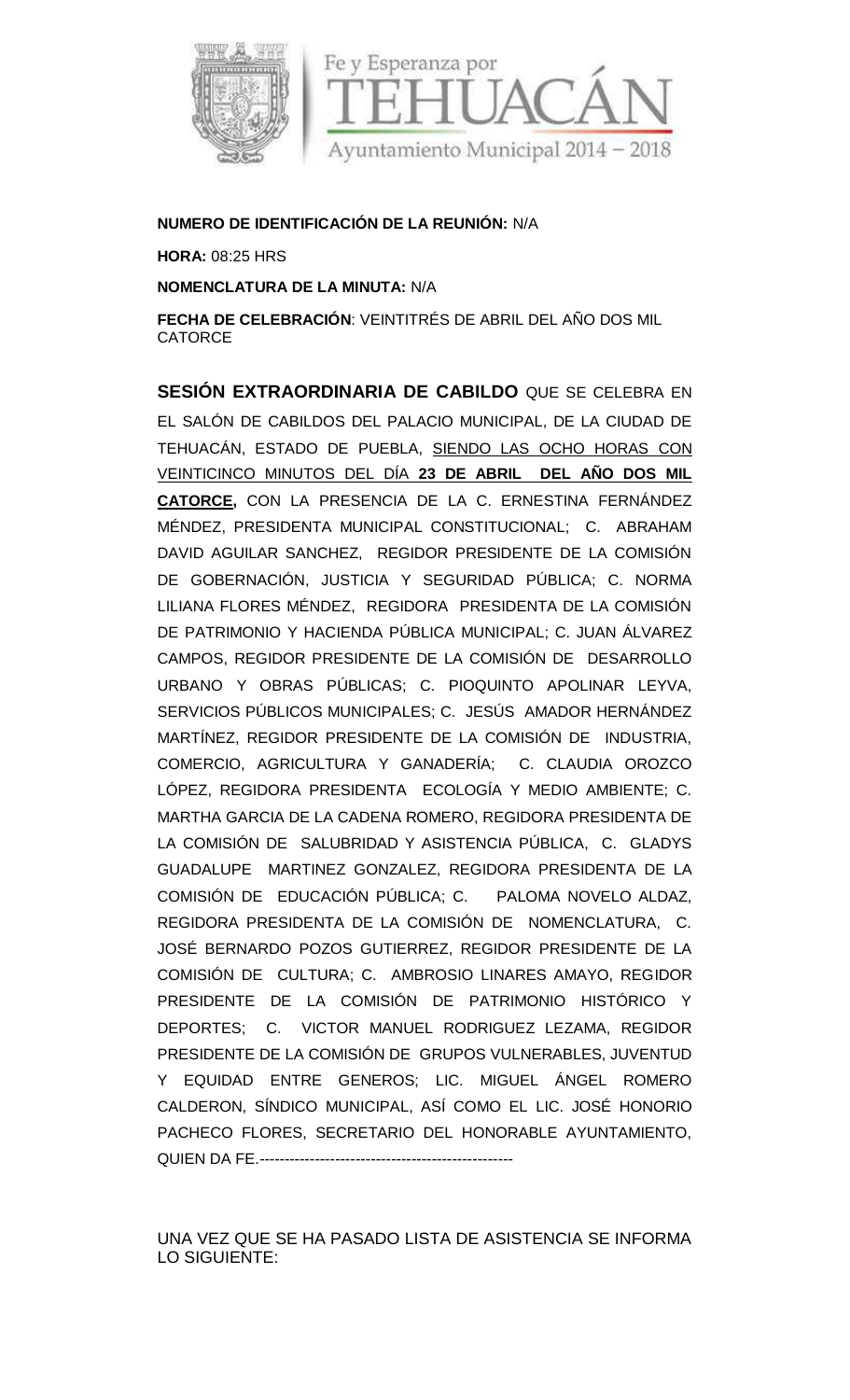SEÑORA PRESIDENTA LE COMUNICO QUE SE ENCUENTRAN 14 DE LOS MIEMBROS DEL CABILDO, POR LO ANTERIOR SE DECLARA EL QUÓRUM LEGAL PARA CONTINUAR CON LA PRESENTE SESIÓN DE CABILDO.

EL LIC. JOSÉ HONORIO PACHECO FLORES, PROCEDE A DAR LECTURA AL ORDEN DEL DÍA, MISMA QUE CONTIENE LOS SIGUIENTES PUNTOS:

**1.- APERTURA DE LA SESIÓN**

**2.- LISTA DE ASISTENCIA**

**3.- DECLARATORIA DEL QUÓRUM**

# **4.- LECTURA DEL ACTA ANTERIOR**

## **5.- COMISIÓN DE PATRIMONIO Y HACIENDA PÚBLICA MUNICIPAL.**

 ANÁLISIS, DISCUSIÓN Y EN SU CASO APROBACIÓN DELOS ESTADOS FINANCIEROS CORRESPONDIENTES AL PERIODO DEL 01 AL 31 DE MARZO DE 2014, PRIMER INFORME DE AVANCE DE GESTIÓN FINANCIERA POR EL PERIODO COMPRENDIDO DEL 15 DE FEBRERO AL 31 DE MARZO Y TRASPASOS PRESUPUESTALES DEL 01 AL 31 DE MARZO DE 2014.

## **6.- PRESIDENCIA.**

 ANÁLISIS, DISCUSIÓN Y EN SU CASO APROBACIÓN DEL ASUNTO RELACIONADO CON LA TERNA PARA OCUPAR EL CARGO DE JUEZ MUNICIPAL PENAL, JUEZ MUNICIPAL CIVIL Y JUEZ DE PAZ.

**CLAUSURA.**

**COMISIÓN DE PATRIMONIO Y HACIENDA PÚBLICA MUNICIPAL.- ANÁLISIS, DISCUSIÓN Y EN SU CASO APROBACIÓN DELOS ESTADOS FINANCIEROS CORRESPONDIENTES AL PERIODO DEL 01 AL 31 DE MARZO DE 2014, PRIMER INFORME DE AVANCE DE GESTIÓN FINANCIERA POR EL PERIODO COMPRENDIDO DEL 15 DE FEBRERO**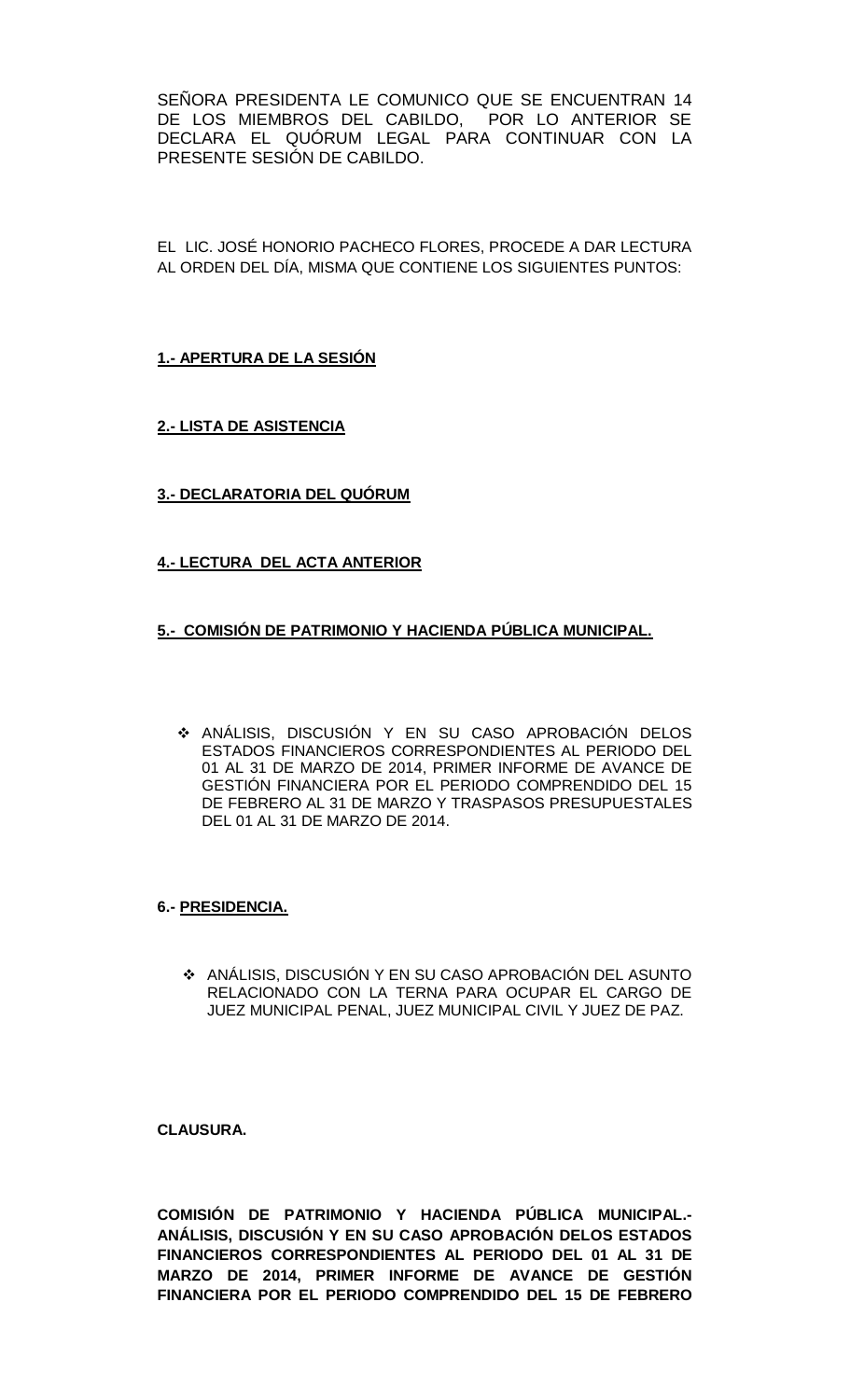### **AL 31 DE MARZO Y TRASPASOS PRESUPUESTALES DEL 01 AL 31 DE MARZO DE 2014.**

EL LIC. JOSÉ HONORIO PACHECO FLORES, PROCEDE A DAR LECTURA AL DICTAMEN DE REFERENCIA, MISMO QUE A LA LETRA DICE:

### **"… HONORABLE CABILDO:**

LOS SUSCRITOS REGIDORES NORMA LILIANA FLORES MÉNDEZ, JESÚS AMADOR HERNÁNDEZ MARTÍNEZ, GLADYS GUADALUPE MARTÍNEZ GONZÁLEZ, AMBROSIO LINARES AMAYO,JUAN ÁLVAREZ CAMPOS Y ABRAHAM DAVID AGUILAR SÁNCHEZ, MIEMBROS INTEGRANTES DE LA COMISIÓN DE PATRIMONIO Y HACIENDA PÚBLICA MUNICIPAL DEL H. AYUNTAMIENTO DE TEHUACÁN PUEBLA, EN USO DE LAS FACULTADES QUE NOS CONFIEREN LOS ARTÍCULOS 78 FRACCIÓN XIII, 92 FRACCIONES I,III Y V DE LA LEY ORGÁNICA MUNICIPAL, Y DE ACUERDO CON LO QUE ESTABLECEN LOS ARTÍCULOS 37 FRACCIÓN IV INCISO A), 38 FRACCIONES I, II, III INCISOS A) B) Y D) DE LA LEY DE FISCALIZACIÓN SUPERIOR Y RENDICIÓN DE CUENTAS PARA EL ESTADO DE PUEBLA, SOMETEMOS A LA CONSIDERACIÓN DE ÉSTE HONORABLE CUERPO COLEGIADO EL PRESENTE DICTAMEN QUE VERSA SOBRE LOS ESTADOS FINANCIEROS QUE COMPRENDE EL PERIODO DEL 01 AL 31 DE MARZO DEL AÑO QUE TRANSCURRE, PRIMER INFORME DE AVANCE DE GESTIÓN FINANCIERA POR EL PERIODO COMPRENDIDO DEL 15 DE FEBRERO AL 31 DE MARZO Y TRASPASOS PRESUPUESTALES DEL 01 AL 31 DE MARZO DE 2014.

#### **C O N S I D E R A N D O**

I. QUE DE CONFORMIDAD CON LAS FRACCIONES II, IV DEL ARTÍCULO 115 DE LA CONSTITUCIÓN POLÍTICA DE LOS ESTADOS UNIDOS MEXICANOS, LOS MUNICIPIOS ESTARÁN INVESTIDOS DE PERSONALIDAD JURÍDICA Y MANEJARÁN SU PATRIMONIO CONFORME A LA LEY, LOS AYUNTAMIENTOS TENDRÁN FACULTADES PARA APROBAR, DE ACUERDO CON LAS LEYES EN MATERIA MUNICIPAL QUE DEBERÁN EXPEDIR LAS LEGISLATURAS DE LOS ESTADOS, LOS BANDOS DE POLICÍA Y GOBIERNO, LOS REGLAMENTOS, CIRCULARES Y<br>DISPOSICIONES ADMINISTRATIVAS DE OBSERVANCIA ADMINISTRATIVAS DE OBSERVANCIA GENERAL DENTRO DE SUS RESPECTIVAS JURISDICCIONES, QUE ORGANICE LA ADMINISTRACIÓN PÚBLICA MUNICIPAL, REGULEN LAS MATERIAS, PROCEDIMIENTOS, FUNCIONES Y SERVICIOS PÚBLICOS DE SU COMPETENCIA Y ASEGUREN LA PARTICIPACIÓN CIUDADANA Y VECINAL; ASÍ MISMO LOS MUNICIPIOS ADMINISTRARÁN LIBREMENTE SU HACIENDA, LA CUAL SE FORMARA DE LOS RENDIMIENTOS DE LOS BIENES QUE LES PERTENEZCAN, ASÍ COMO DE LAS CONTRIBUCIONES Y OTROS INGRESOS QUE LAS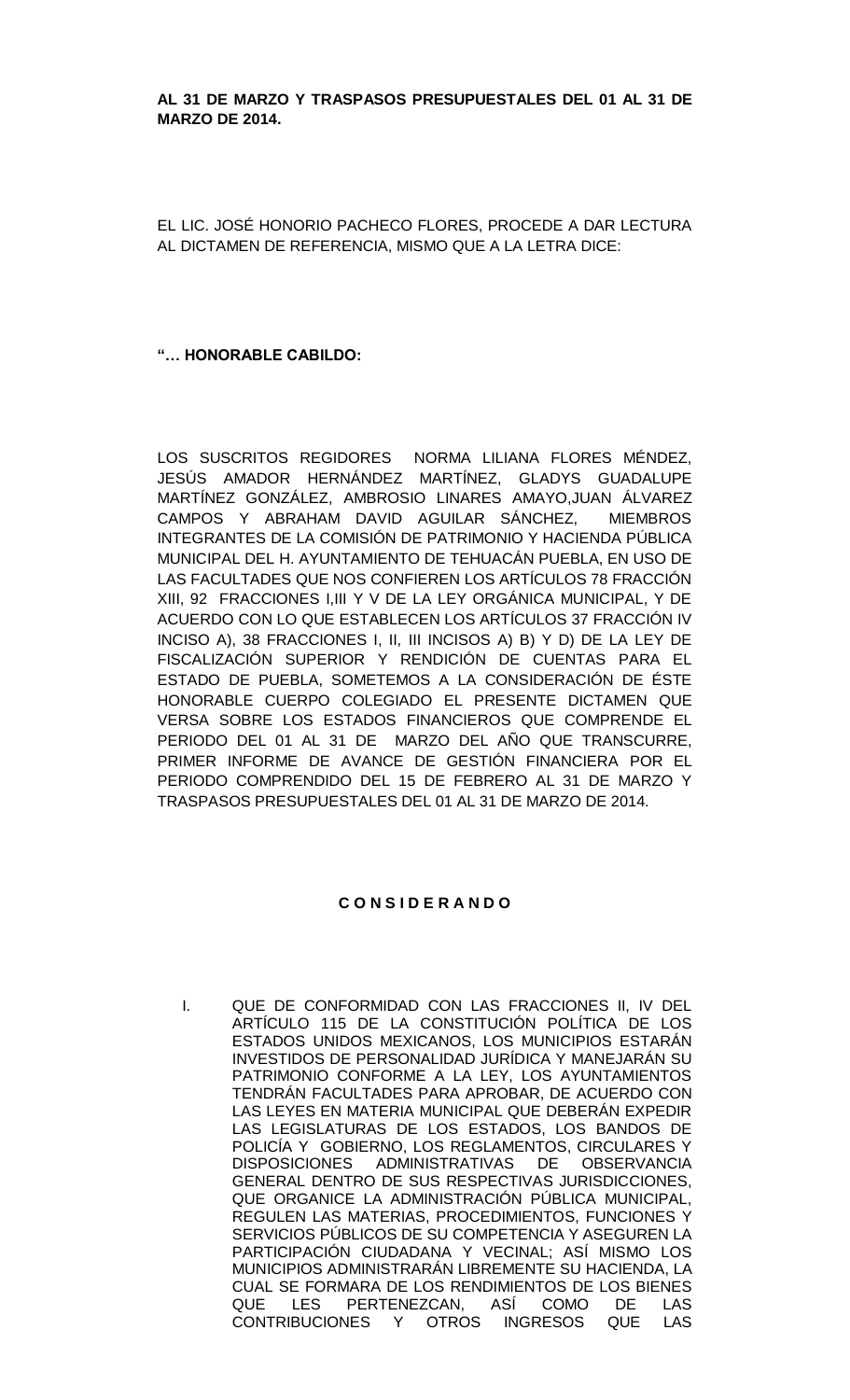LEGISLATURAS ESTABLEZCAN A SU FAVOR; MISMAS DISPOSICIONES QUE SON TRASLADADAS AL PÁRRAFO PRIMERO DEL ARTICULO 103 Y A LA FRACCIÓN III DEL ARTÍCULO 105 DE LA CONSTITUCIÓN POLÍTICA DEL ESTADO LIBRE Y SOBERANO DE PUEBLA, ASÍ COMO EL ARTÍCULO 3 DE LA LEY ORGÁNICA MUNICIPAL;

- II. QUE LA FRACCIÓN XIII DEL ARTÍCULO 78 DE LA LEY ORGÁNICA MUNICIPAL DETERMINA QUE SON ATRIBUCIONES DE LOS AYUNTAMIENTOS REVISAR Y APROBAR EN ACTA CIRCUNSTANCIADA LOS ESTADOS FINANCIEROS, PARA SU REMISIÓN, EN LOS TÉRMINOS QUE SEÑALE LA LEY APLICABLE, AL ÓRGANO DE FISCALIZACIÓN SUPERIOR DEL ESTADO, ACTUALMENTE AUDITORIA SUPERIOR DEL ESTADO DE PUEBLA.
- III. QUE DE CONFORMIDAD CON EL ARTÍCULO 113 DE LA CONSTITUCIÓN POLÍTICA DEL ESTADO LIBRE Y SOBERANO DEL ESTADO DE PUEBLA, EL ÓRGANO DE FISCALIZACIÓN SUPERIOR DEL ESTADO, ACTUALMENTE AUDITORIA SUPERIOR DE LA FEDERACIÓN, ES LA UNIDAD DE FISCALIZACIÓN, CONTROL Y EVALUACIÓN, DEPENDIENTE DEL CONGRESO DEL ESTADO, QUE CUENTA CON AUTONOMÍA TÉCNICA Y DE GESTIÓN; ENCARGADA DE REVISAR; SIN EXCEPCIÓN, LA CUENTA DE LAS HACIENDAS PÚBLICAS; EL MANEJO, LA CUSTODIA Y LA APLICACIÓN DE FONDOS Y RECURSOS DE LOS PODERES DEL ESTADO, A TRAVÉS DE LA CUENTA PÚBLICA ESTATAL, DE LOS AYUNTAMIENTOS Y DEMÁS SUJETOS DE REVISIÓN, ASÍ COMO VERIFICAR EL CUMPLIMIENTO DE LOS OBJETIVOS CONTENIDOS EN LOS PLANES Y PROGRAMAS ESTABLECIDOS, EN LOS TÉRMINOS DE LAS LEYES RESPECTIVAS.
- IV. QUE DE CONFORMIDAD CON EL ARTÍCULO 2 FRACCIÓN XXIII DE LA LEY DE FISCALIZACIÓN SUPERIOR Y RENDICIÓN DE CUENTAS PARA EL ESTADO DE PUEBLA, SE SEÑALA ENTRE OTROS A LOS AYUNTAMIENTOS COMO SUJETOS DE REVISIÓN.
- V. QUE LA LEY DE FISCALIZACIÓN SUPERIOR Y RENDICIÓN DE CUENTAS PARA EL ESTADO DE PUEBLA DISPONE QUE "PARA LA REVISIÓN Y FISCALIZACIÓN SUPERIOR DE LA CUENTA PÚBLICA, EL ÓRGANO FISCALIZADOR TENDRÁ LAS ATRIBUCIONES SIGUIENTES:

REVISAR LOS ESTADOS FINANCIEROS QUE EN FORMA MENSUAL DEBERÁN DE ENTREGAR ALA AUDITORÍA SUPERIOR DEL ESTADO, LOS SUJETOS DE REVISIÓN, ASÍ COMO LAS INSTITUCIONES PÚBLICAS Y PRIVADAS QUE ADMINISTREN RECURSOS FINANCIEROS DEL GOBIERNO DEL ESTADO O DE OTRA FUENTE DE FINANCIAMIENTO QUE AFECTE O MODIFIQUE EL PATRIMONIO PÚBLICO.

- VI. QUE DE CONFORMIDAD CON EL ARTÍCULO 37 FRACCIÓN IV INCISO A), DE LA LEY DE FISCALIZACIÓN SUPERIOR Y RENDICIÓN DE CUENTAS PARA EL ESTADO DE PUEBLA, LOS ESTADO FINANCIEROS, DEBERÁ PRESENTARSE ANTE EL ORGANISMO FISCALIZADOR, A TRAVÉS DE QUIENES SEAN O HAYAN SIDO SUS TITULARES O REPRESENTANTES LEGALES, EN LOS TÉRMINOS Y PLAZOS QUE DISPONE DICHO ORDENAMIENTO Y DEMÁS DISPOSICIONES APLICABLES.
- VII. QUE DE LA REVISIÓN EFECTUADA A LOS ESTADOS FINANCIEROS REFERIDO EN EL PROEMIO DEL PRESENTE INSTRUMENTO SE ADVIERTEN EN SU INTEGRACIÓN LOS SIGUIENTES RUBROS: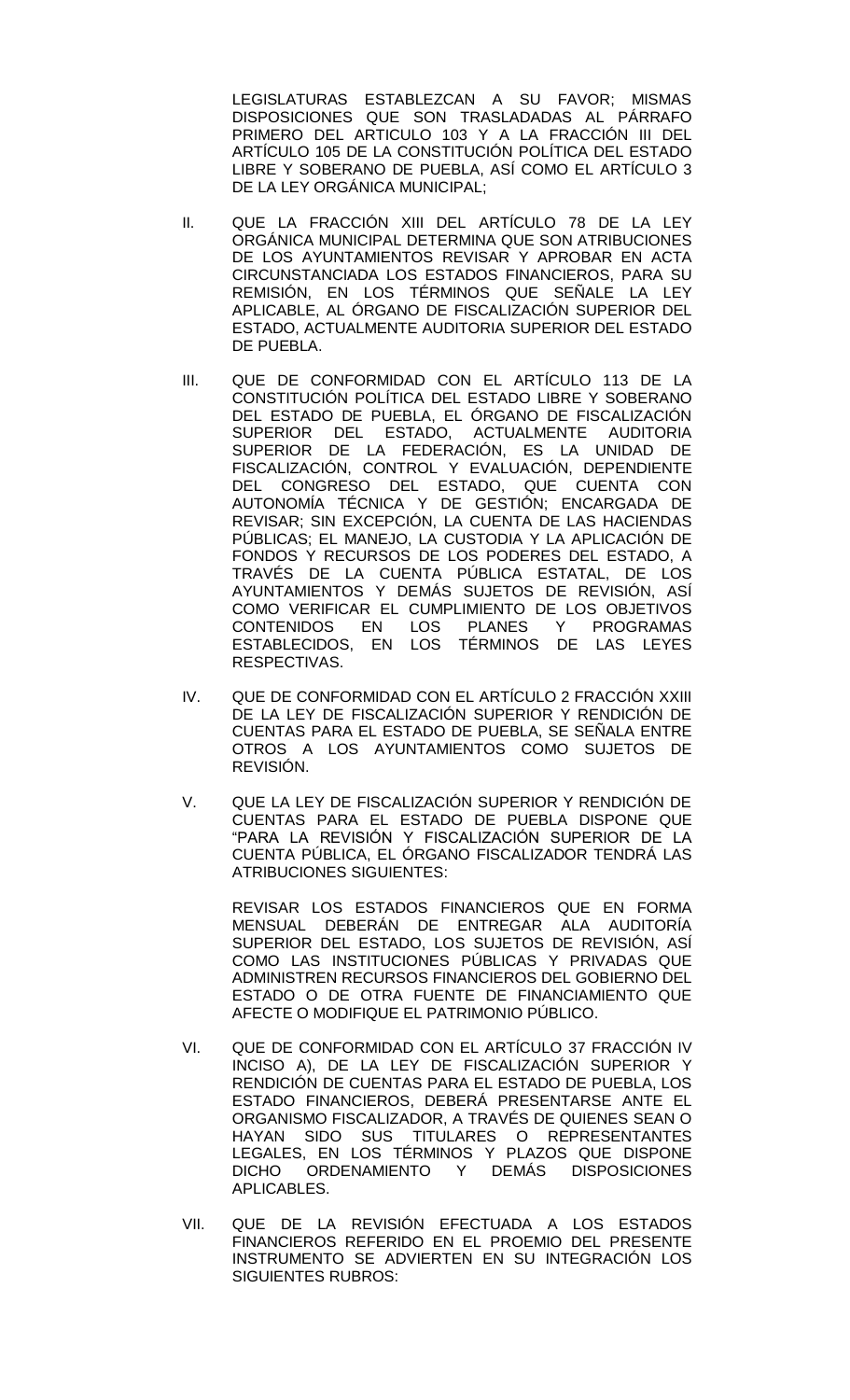|                                  |                  | ESTADO DE ORIGEN Y APLICACIÓN DE RECURSOS DEL 01 AL 31 DE MARZO DE 2014 |               |
|----------------------------------|------------------|-------------------------------------------------------------------------|---------------|
| <b>ORIGEN DE RECURSOS</b>        |                  | APLICACIÓN DE RECURSOS                                                  |               |
| <b>IMPUESTOS</b>                 | 26,568,531.50    | SERVICIOS PERSONALES                                                    | 12,052,287.00 |
| <b>DERECHOS</b>                  | 3,395,334.82     | <b>MATERIALES Y SUMINISTROS</b>                                         | 1,314,969.10  |
| <b>PRODUCTOS</b>                 | 374,193.00       | SERVICIOS GENERALES                                                     | 7,558,105.31  |
| APROVECHAMIENTOS                 | 674,210.00       | SUBSIDIOS, TRASFERENCIAS Y AYUDAS                                       | 22,658,016.80 |
| <b>PARTICIPACIONES</b>           | 23, 234, 295. 77 | BIENES MUEBLES E INMUEBLES                                              | 51,417.20     |
| <b>INGRESOS EXTRAORDINARIOS</b>  | 692,651.98       | <b>INVERSIÓN PÚBLICA</b>                                                | 0.00          |
| lFONDO PARA LA INVERSIÓN PÚBLICA | 19,500,950.17    | DEUDA PÚBLICA PASIVO CIRCULANTE Y OTROS                                 | 0.00          |
| TOTAL DE ORIGEN DE RECURSOS      | 74,440,167.24    | TOTAL DE APLICACIÓN DE RECURSOS                                         | 43,634,795.41 |
|                                  |                  | REMANENTE DEL EJERCICIO                                                 | 30,805,371.83 |
|                                  |                  | <b>SUMAS IGUALES</b>                                                    | 74,440,167.24 |

- VIII. QUE UNA VEZ EFECTUADA LA REVISIÓN ÚNICAMENTE DE LAS CIFRAS FINALES QUE INTEGRAN LOS ESTADOS FINANCIEROS, LA COMISIÓN EMITE LA APROBACIÓN DE LAS MISMAS EN EL ENTENDIDO DE QUE ES LA TESORERÍA MUNICIPAL QUIEN REVISA EL DETALLE DE DICHAS CIFRAS Y MUESTRA EL ORIGEN DE LOS RECURSOS, EL DESTINO Y APLICACIÓN DE GASTOS TOTALES DE QUE DISPUSO EL AYUNTAMIENTO POR EL PERIODO COMPRENDIDO DEL 01 AL 31 DE MARZO DEL AÑO 2014, RESERVÁNDOSE LA COMISIÓN EL DETALLE EN CASO DE CREERLO NECESARIO A TRAVÉS DE LOS MECANISMOS DE CONTROL IMPLEMENTADOS POR EL AYUNTAMIENTO Y EN LAS REVISIONES QUE POR LEY HACE LA AUDITORIA SUPERIOR DEL ESTADO.
- IX. QUE EFECTUADA LA REVISIÓN A LOS TRASPASOS CORRESPONDIENTE AL PERIODO COMPRENDIDO DEL 01 AL 31 DE MARZO DEL MISMO AÑO, SE APERCIBE EL RESULTADO FINANCIERO OBTENIDO QUE ES EL SIGUIENTE:

| Fecha | Número                            |                                    | Cuenta Otorgante Cuenta Receptora | Concepto                           | Cantidad   |
|-------|-----------------------------------|------------------------------------|-----------------------------------|------------------------------------|------------|
|       |                                   |                                    |                                   |                                    |            |
|       | 31-Mar-14 03MMC00001              | 300035003507                       | 100011001101                      | TRASPASO POR SOBREGIRO PRESUPUESTA | 346,882.55 |
|       |                                   | 31-Mar-14 03MMC00002 300035003507  | 100011001101                      | TRASPASO POR SOBREGIRO PRESUPUESTA | 69,620.75  |
|       |                                   | 31-Mar-14 03MMC00003 300035003507  | 100011001104                      | TRASPASO POR SOBREGIRO PRESUPUESTA | 38,238.00  |
|       | 31-Mar-14 03MMC00004 300035003507 |                                    | 100011001104                      | TRASPASO POR SOBREGIRO PRESUPUESTA | 13,897.00  |
|       |                                   | 31-Mar-14 03MMC00005 300035003507  | 100011001104                      | TRASPASO POR SOBREGIRO PRESUPUESTA | 13,659.00  |
|       | 31-Mar-14 03MMC00006 300035003507 |                                    | 100011001104                      | TRASPASO POR SOBREGIRO PRESUPUESTA | 6,289.00   |
|       | 31-Mar-14 03MMC00007              | 300035003507                       | 100011001104                      | TRASPASO POR SOBREGIRO PRESUPUESTA | 11,877.00  |
|       |                                   | 31-Mar-14 03MMC00008 300035003507  | 100011001104                      | TRASPASO POR SOBREGIRO PRESUPUESTA | 27,652.00  |
|       | 31-Mar-14 03MMC00009              | 300035003507                       | 100011001104                      | TRASPASO POR SOBREGIRO PRESUPUESTA | 10,881.00  |
|       | 31-Mar-14 03MMC00010              | 300035003507                       | 100011001104                      | TRASPASO POR SOBREGIRO PRESUPUESTA | 5,618.00   |
|       | 31-Mar-14 03MMC00011              | 300035003507                       | 100011001104                      | TRASPASO POR SOBREGIRO PRESUPUESTA | 28,488.00  |
|       | 31-Mar-14 03MMC00012              | 300035003507                       | 100011001104                      | TRASPASO POR SOBREGIRO PRESUPUESTA | 16,505.00  |
|       | 31-Mar-14 03MMC00013              | 300035003507                       | 100011001104                      | TRASPASO POR SOBREGIRO PRESUPUESTA | 597,489.00 |
|       | 31-Mar-14 03MMC00014              | 300035003507                       | 100011001104                      | TRASPASO POR SOBREGIRO PRESUPUESTA | 194,474.00 |
|       | 31-Mar-14 03 MMC00015             | 300035003507                       | 100011001104                      | TRASPASO POR SOBREGIRO PRESUPUESTA | 23,072.00  |
|       |                                   | 31-Mar-14 03MMC00016 300035003507  | 100011001104                      | TRASPASO POR SOBREGIRO PRESUPUESTA | 104,837.00 |
|       | 31-Mar-14 03MMC00017              | 300035003507                       | 100011001104                      | TRASPASO POR SOBREGIRO PRESUPUESTA | 191,685.00 |
|       |                                   | 31-Mar-14 03MMC00018 300035003507  | 100011001104                      | TRASPASO POR SOBREGIRO PRESUPUESTA | 8,662.00   |
|       | 31-Mar-14 03MMC00019              | 300035003507                       | 100011001104                      | TRASPASO POR SOBREGIRO PRESUPUESTA | 5,847.45   |
|       |                                   | 31-Mar-14 03MMC00020 500035003507  | 100011001104                      | TRASPASO POR SOBREGIRO PRESUPUESTA | 153,766.00 |
|       | 31-Mar-14 03MMC00021              | 300035003507                       | 100011001104                      | TRASPASO POR SOBREGIRO PRESUPUESTA | 83,884.00  |
|       | 31-Mar-14 03MMC00022              | 300035003507                       | 100011001104                      | TRASPASO POR SOBREGIRO PRESUPUESTA | 52,331.00  |
|       | 31-Mar-14 03MMC00023 300035003507 |                                    | 100011001104                      | TRASPASO POR SOBREGIRO PRESUPUESTA | 97,300.25  |
|       |                                   | 31-Mar-14 03MMC00024 [300035003507 | 100011001104                      | TRASPASO POR SOBREGIRO PRESUPUESTA | 142,104.00 |
|       | 31-Mar-14 03MMC00025 300035003507 |                                    | 100011001106                      | TRASPASO POR SOBREGIRO PRESUPUESTA | 184,292.00 |
|       | 31-Mar-14 03MMC00026 300035003507 |                                    | 100011001106                      | TRASPASO POR SOBREGIRO PRESUPUESTA | 53,955.00  |
|       | 31-Mar-14 03MMC00027              | 300035003507                       | 100011001106                      | TRASPASO POR SOBREGIRO PRESUPUESTA | 38,047.00  |
|       |                                   | 31-Mar-14 03MMC00028 300035003507  | 100011001106                      | TRASPASO POR SOBREGIRO PRESUPUESTA | 52,885.00  |
|       | 31-Mar-14 03MMC00029              | 300035003507                       | 100011001106                      | TRASPASO POR SOBREGIRO PRESUPUESTA | 19,198.00  |
|       | 31-Mar-14 03MMC00030 300035003507 |                                    | 100011001106                      | TRASPASO POR SOBREGIRO PRESUPUESTA | 20,003.00  |
|       |                                   | 31-Mar-14 03MMC00031 300035003507  | 100011001106                      | TRASPASO POR SOBREGIRO PRESUPUESTA | 20,874.00  |
|       |                                   | 31-Mar-14 03MMC00032 300035003507  | 200021002101                      | TRASPASO POR SOBREGIRO PRESUPUESTA | 4,313.75   |
|       |                                   | 31-Mar-14 03MMC00033 [300035003507 | 100011001106                      | TRASPASO POR SOBREGIRO PRESUPUESTA | 48,229.00  |
|       |                                   | 31-Mar-14 03MMC00034 500035003507  | 100011001106                      | TRASPASO POR SOBREGIRO PRESUPUESTA | 22,188.00  |
|       | 31-Mar-14 03MMC00035 300035003507 |                                    | 100011001106                      | TRASPASO POR SOBREGIRO PRESUPUESTA | 37,484.00  |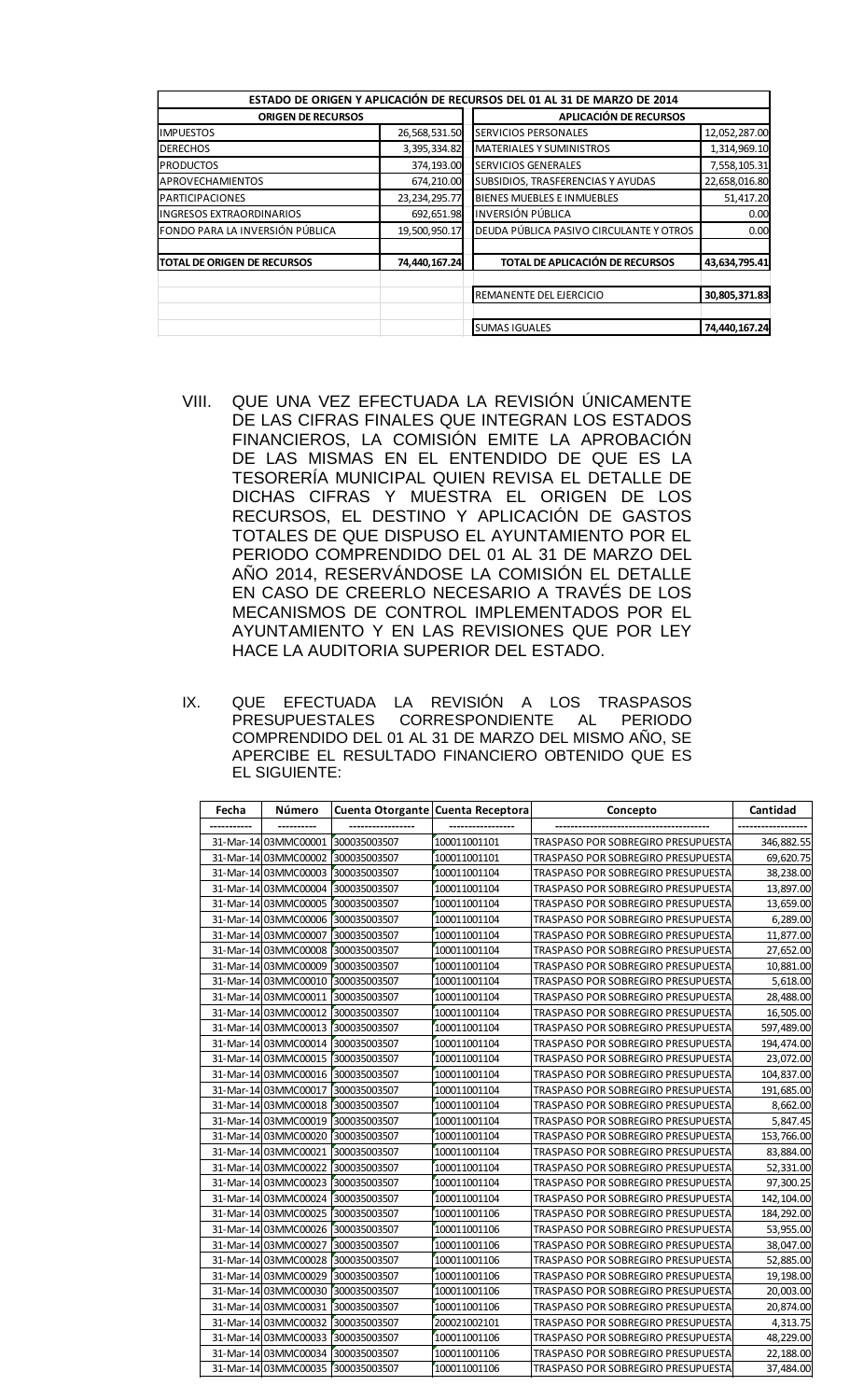| 31-Mar-14 03MMC00036 300035003507    | 100011001106 | TRASPASO POR SOBREGIRO PRESUPUESTA | 5,892.00     |
|--------------------------------------|--------------|------------------------------------|--------------|
| 31-Mar-14 03MMC00037<br>300035003507 | 100011001106 | TRASPASO POR SOBREGIRO PRESUPUESTA | 11,302.00    |
| 31-Mar-14 03MMC00038<br>300035003507 | 100011001106 | TRASPASO POR SOBREGIRO PRESUPUESTA | 110,626.00   |
| 31-Mar-14 03MMC00039<br>300035003507 | 100011001106 | TRASPASO POR SOBREGIRO PRESUPUESTA | 32,357.00    |
| 31-Mar-14 03MMC00040<br>300035003507 | 100011001106 | TRASPASO POR SOBREGIRO PRESUPUESTA | 137,297.00   |
| 31-Mar-14 03MMC00041<br>300035003507 | 100011001106 | TRASPASO POR SOBREGIRO PRESUPUESTA | 15,021.00    |
| 31-Mar-14 03MMC00042<br>300035003507 | 100011001106 | TRASPASO POR SOBREGIRO PRESUPUESTA | 3,479.00     |
| 31-Mar-14 03MMC00043<br>300035003507 | 100011001106 | TRASPASO POR SOBREGIRO PRESUPUESTA | 5,961.00     |
| 31-Mar-14 03MMC00044<br>300035003507 | 100011001106 | TRASPASO POR SOBREGIRO PRESUPUESTA | 23,152.00    |
| 31-Mar-14 03MMC00045<br>300035003507 | 100011001106 | TRASPASO POR SOBREGIRO PRESUPUESTA | 20,322.00    |
| 31-Mar-14 03MMC00046<br>300035003507 | 100011001106 | TRASPASO POR SOBREGIRO PRESUPUESTA | 79,692.00    |
| 31-Mar-14 03MMC00047<br>300035003507 | 100011001106 | TRASPASO POR SOBREGIRO PRESUPUESTA | 61,110.00    |
| 31-Mar-14 03MMC00048<br>300035003507 | 100011001106 | TRASPASO POR SOBREGIRO PRESUPUESTA | 161,923.00   |
| 31-Mar-14 03MMC00049<br>300035003507 | 100011001104 | TRASPASO POR SOBREGIRO PRESUPUESTA | 1,480,878.00 |
| 31-Mar-14 03MMC00050<br>300035003507 | 100011001104 | TRASPASO POR SOBREGIRO PRESUPUESTA | 8,662.00     |
| 31-Mar-14 03MMC00051<br>300035003507 | 100011001106 | TRASPASO POR SOBREGIRO PRESUPUESTA | 4,313.75     |
| 31-Mar-14 03MMC00052<br>300035003507 | 100012001201 | TRASPASO POR SOBREGIRO PRESUPUESTA | 5,170.00     |
| 31-Mar-14 03MMC00053<br>300035003507 | 100012001201 | TRASPASO POR SOBREGIRO PRESUPUESTA | 2,800.00     |
| 31-Mar-14 03MMC00054<br>300035003507 | 100012001201 | TRASPASO POR SOBREGIRO PRESUPUESTA | 275          |
| 31-Mar-14 03MMC00055<br>300035003507 | 100012001201 | TRASPASO POR SOBREGIRO PRESUPUESTA | 815          |
| 31-Mar-14 03MMC00056<br>300035003507 | 100012001201 | TRASPASO POR SOBREGIRO PRESUPUESTA | 5,045.00     |
| 31-Mar-14 03MMC00057<br>300035003507 | 100012001201 | TRASPASO POR SOBREGIRO PRESUPUESTA | 1,745.00     |
| 31-Mar-14 03MMC00058<br>300035003507 | 100012001201 | TRASPASO POR SOBREGIRO PRESUPUESTA | 1,390.00     |
| 31-Mar-14 03MMC00059<br>300035003507 | 100012001201 | TRASPASO POR SOBREGIRO PRESUPUESTA | 2,400.00     |
| 31-Mar-14 03MMC00060<br>300035003507 | 100012001201 | TRASPASO POR SOBREGIRO PRESUPUESTA | 735          |
| 31-Mar-14 03MMC00061<br>300035003507 | 100012001201 | TRASPASO POR SOBREGIRO PRESUPUESTA | 1,230.00     |
| 31-Mar-14 03MMC00062<br>300035003507 | 100012001201 | TRASPASO POR SOBREGIRO PRESUPUESTA | 315          |
| 31-Mar-14 03MMC00063<br>300035003507 | 100012001202 | TRASPASO POR SOBREGIRO PRESUPUESTA | 28,195.00    |
| 31-Mar-14 03MMC00064<br>300035003507 | 100012001202 | TRASPASO POR SOBREGIRO PRESUPUESTA | 14,915.00    |
| 31-Mar-14 03MMC00065<br>300035003507 | 100012001202 | TRASPASO POR SOBREGIRO PRESUPUESTA | 147,678.00   |
| 31-Mar-14 03MMC00066<br>300035003507 | 100012001202 | TRASPASO POR SOBREGIRO PRESUPUESTA | 4,526.00     |
| 31-Mar-14 03MMC00067<br>300035003507 | 100012001202 | TRASPASO POR SOBREGIRO PRESUPUESTA | 4,550.00     |
| 31-Mar-14 03MMC00068<br>300035003507 | 100012001202 | TRASPASO POR SOBREGIRO PRESUPUESTA | 23,991.00    |
| 31-Mar-14 03MMC00069<br>300035003507 | 100012001202 | TRASPASO POR SOBREGIRO PRESUPUESTA | 9,065.00     |
| 31-Mar-14 03MMC00070<br>300035003507 | 100012001202 | TRASPASO POR SOBREGIRO PRESUPUESTA | 8,464.00     |
| 31-Mar-14 03MMC00071<br>300035003507 | 100012001202 | TRASPASO POR SOBREGIRO PRESUPUESTA | 2,241.00     |
| 31-Mar-14 03MMC00072<br>300035003507 | 100012001202 | TRASPASO POR SOBREGIRO PRESUPUESTA | 2,309.11     |
| 31-Mar-14 03MMC00073<br>300035003507 | 100012001202 | TRASPASO POR SOBREGIRO PRESUPUESTA | 2,314.84     |
| 31-Mar-14 03MMC00074 300035003507    | 100012001202 | TRASPASO POR SOBREGIRO PRESUPUESTA | 573.72       |
| 31-Mar-14 03MMC00075 300035003507    | 200021002103 | TRASPASO POR SOBREGIRO PRESUPUESTA | 348.95       |
| 31-Mar-14 03MMC00076 300035003507    | 200021002103 | TRASPASO POR SOBREGIRO PRESUPUESTA | 2,519.98     |
| 31-Mar-14 03MMC00077 300035003507    | 200021002103 | TRASPASO POR SOBREGIRO PRESUPUESTA | 341.04       |
| 31-Mar-14 03MMC00078 300035003507    | 200021002103 | TRASPASO POR SOBREGIRO PRESUPUESTA | 2,088.00     |
| 31-Mar-14 03MMC00079<br>300035003507 | 200021002105 | TRASPASO POR SOBREGIRO PRESUPUESTA | 1,056.18     |
| 31-Mar-14 03MMC00080 300035003507    | 200021002105 | TRASPASO POR SOBREGIRO PRESUPUESTA | 2,033.87     |
| 31-Mar-14 03MMC00081 [300035003507   | 200021002105 | TRASPASO POR SOBREGIRO PRESUPUESTA | 217.55       |
| 31-Mar-14 03MMC00082<br>300035003507 | 200021002105 | TRASPASO POR SOBREGIRO PRESUPUESTA | 25,309.62    |
| 31-Mar-14 03MMC00083<br>300035003507 | 200021002105 | TRASPASO POR SOBREGIRO PRESUPUESTA | 80.43        |
| 31-Mar-14 03MMC00084 300035003507    | 200021002105 | TRASPASO POR SOBREGIRO PRESUPUESTA | 507          |
| 31-Mar-14 03MMC00085 300035003507    | 200021002105 | TRASPASO POR SOBREGIRO PRESUPUESTA | 1,176.90     |
| 31-Mar-14 03MMC00086 300035003507    | 200021002105 | TRASPASO POR SOBREGIRO PRESUPUESTA | 2,392.37     |
| 31-Mar-14 03MMC00087<br>300035003507 | 200022002201 | TRASPASO POR SOBREGIRO PRESUPUESTA | 455          |
| 31-Mar-14 03MMC00088 300035003507    | 200023002302 | TRASPASO POR SOBREGIRO PRESUPUESTA | 15,620.62    |
| 31-Mar-14 03MMC00089<br>300035003507 | 200023002302 | TRASPASO POR SOBREGIRO PRESUPUESTA | 14,216.77    |
| 31-Mar-14 03MMC00090<br>300035003507 | 200023002302 | TRASPASO POR SOBREGIRO PRESUPUESTA | 53,802.84    |
| 31-Mar-14 03MMC00091 300035003507    | 200025002503 | TRASPASO POR SOBREGIRO PRESUPUESTA | 325          |
| 31-Mar-14 03MMC00092 300035003507    | 200025002503 | TRASPASO POR SOBREGIRO PRESUPUESTA | 201.4        |
| 31-Mar-14 03MMC00093<br>300035003507 | 200025002503 | TRASPASO POR SOBREGIRO PRESUPUESTA | 52.88        |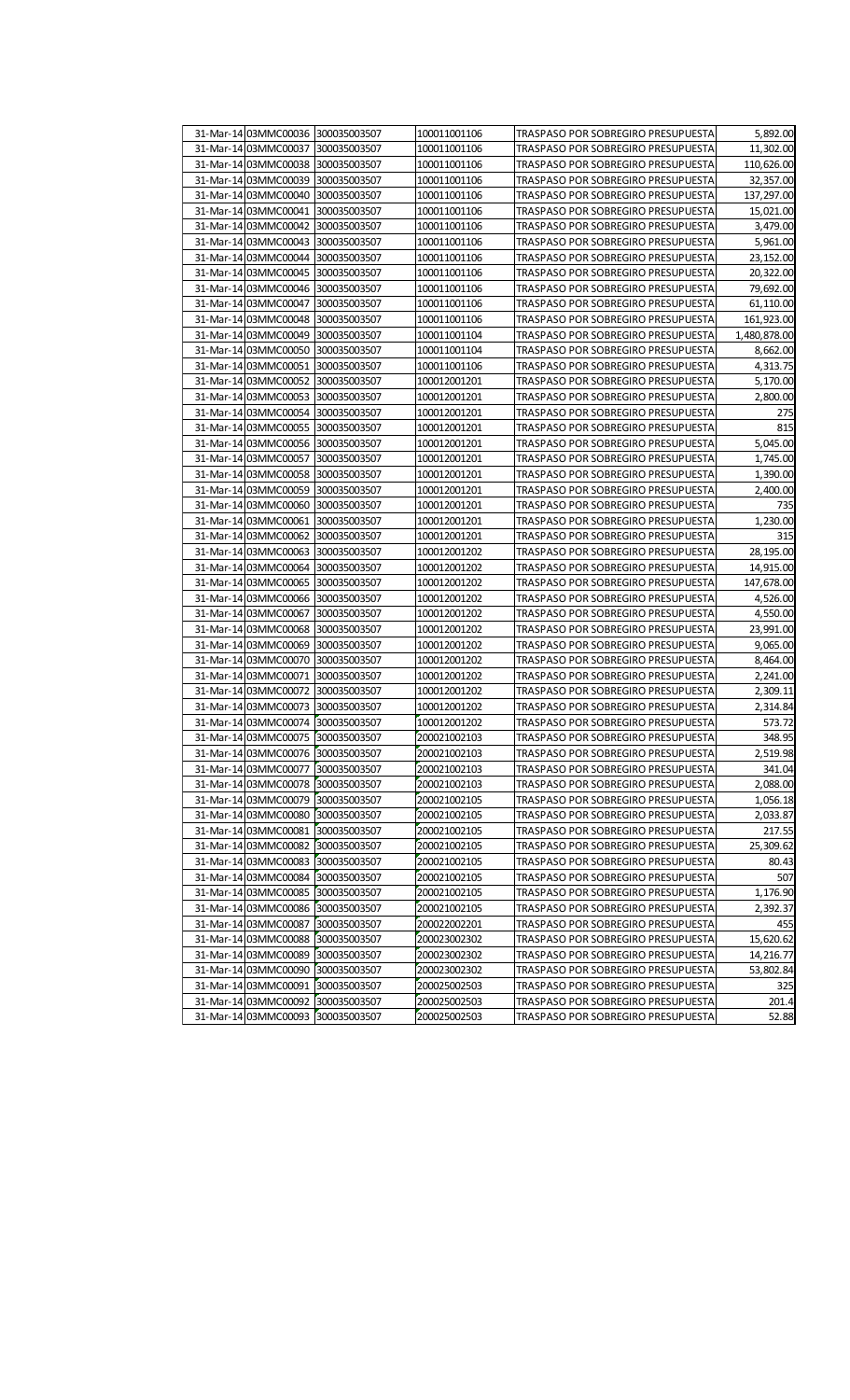|                   | 31-Mar-14 03MMC00094 300035003507                         |              | 200026002601                 | TRASPASO POR SOBREGIRO PRESUPUESTA                                       | 249,944.12            |
|-------------------|-----------------------------------------------------------|--------------|------------------------------|--------------------------------------------------------------------------|-----------------------|
|                   | 31-Mar-14 03MMC00095 300035003507                         |              | 200026002601                 | TRASPASO POR SOBREGIRO PRESUPUESTA                                       | 1.263.29              |
|                   | 31-Mar-14 03MMC00096 300035003507                         |              | 200026002602                 | TRASPASO POR SOBREGIRO PRESUPUESTA                                       | 271.46                |
|                   | 31-Mar-14 03MMC00097                                      | 300035003507 | 200027002701                 | TRASPASO POR SOBREGIRO PRESUPUESTA                                       | 270                   |
|                   | 31-Mar-14 03MMC00098                                      | 300035003507 | 300031003101                 | TRASPASO POR SOBREGIRO PRESUPUESTA                                       | 509.4                 |
|                   | 31-Mar-14 03MMC00099                                      | 300035003507 | 300032003205                 | TRASPASO POR SOBREGIRO PRESUPUESTA                                       | 69                    |
|                   | 31-Mar-14 03MMC00100                                      | 300035003507 | 300033003301                 | TRASPASO POR SOBREGIRO PRESUPUESTA                                       | 8,700.00              |
|                   | 31-Mar-14 03MMC00101                                      | 300035003507 | 300034003402                 | TRASPASO POR SOBREGIRO PRESUPUESTA                                       | 667.2                 |
|                   | 31-Mar-14 03MMC00102                                      | 300035003507 | 300034003402                 | TRASPASO POR SOBREGIRO PRESUPUESTA                                       | 4,060.00              |
|                   | 31-Mar-14 03MMC00103 300035003507                         |              | 300035003501                 | TRASPASO POR SOBREGIRO PRESUPUESTA                                       | 626                   |
|                   | 31-Mar-14 03MMC00104                                      | 300035003507 | 300035003502                 | TRASPASO POR SOBREGIRO PRESUPUESTA                                       | 2,482.40              |
|                   | 31-Mar-14 03MMC00105                                      | 300035003507 | 300035003504                 | TRASPASO POR SOBREGIRO PRESUPUESTA                                       | 23,479.32             |
|                   | 31-Mar-14 03MMC00106                                      | 300035003507 | 300035003504                 | TRASPASO POR SOBREGIRO PRESUPUESTA                                       | 21,302.37             |
|                   | 31-Mar-14 03MMC00107 300035003507                         |              | 300035003504                 | TRASPASO POR SOBREGIRO PRESUPUESTA                                       | 762                   |
|                   | 31-Mar-14 03MMC00108                                      | 300035003507 | 300035003504                 | TRASPASO POR SOBREGIRO PRESUPUESTA                                       | 915.36                |
|                   | 31-Mar-14 03MMC00109 300035003507                         |              | 300035003504                 | TRASPASO POR SOBREGIRO PRESUPUESTA                                       | 494.52                |
|                   | 31-Mar-14 03MMC00110                                      | 300035003507 | 300035003507                 | TRASPASO POR SOBREGIRO PRESUPUESTA                                       | 3,643.56              |
|                   | 31-Mar-14 03MMC00111                                      | 300035003507 | 300035003510                 | TRASPASO POR SOBREGIRO PRESUPUESTA                                       | 1,356.42              |
|                   | 31-Mar-14 03MMC00112                                      | 300035003507 | 300036003601                 | TRASPASO POR SOBREGIRO PRESUPUESTA                                       | 475.73                |
|                   | 31-Mar-14 03MMC00113 300035003507                         |              | 300036003602                 | TRASPASO POR SOBREGIRO PRESUPUESTA                                       | 730.8                 |
|                   | 31-Mar-14 03MMC00114                                      | 300035003507 | 300036003602                 | TRASPASO POR SOBREGIRO PRESUPUESTA                                       | 429.2                 |
|                   | 31-Mar-14 03MMC00115 300035003507                         |              | 300036003602                 | TRASPASO POR SOBREGIRO PRESUPUESTA                                       | 429.2                 |
|                   | 31-Mar-14 03MMC00116 300035003507                         |              | 300036003602                 | TRASPASO POR SOBREGIRO PRESUPUESTA                                       | 301.6                 |
|                   | 31-Mar-14 03MMC00117 300035003507                         |              | 300036003602                 | TRASPASO POR SOBREGIRO PRESUPUESTA                                       | 986                   |
|                   | 31-Mar-14 03MMC00118 300035003507                         |              | 300036003602                 | TRASPASO POR SOBREGIRO PRESUPUESTA                                       | 2,266.49              |
|                   | 31-Mar-14 03MMC00119 300035003507                         |              | 300036003602                 | TRASPASO POR SOBREGIRO PRESUPUESTA                                       | 361,415.20            |
|                   | 31-Mar-14 03MMC00120 300035003507                         |              | 300037003702                 | TRASPASO POR SOBREGIRO PRESUPUESTA                                       | 2,332.80              |
|                   | 31-Mar-14 03MMC00121 300035003507                         |              | 400041004105                 | TRASPASO POR SOBREGIRO PRESUPUESTA                                       |                       |
|                   | 31-Mar-14 03MMC00122 300035003507                         |              | 400041004153                 | TRASPASO POR SOBREGIRO PRESUPUESTA                                       | 3,559.00<br>1,745.09  |
|                   | 31-Mar-14 03MMC00123 300035003507                         |              | 400042004201                 | TRASPASO POR SOBREGIRO PRESUPUESTA                                       | 3,115,734.00          |
|                   | 31-Mar-14 03MMC00124 300035003507                         |              | 400043004301                 | TRASPASO POR SOBREGIRO PRESUPUESTA                                       | 120,731.05            |
|                   | 31-Mar-14 03MMC00125                                      | 300035003507 | 500051005102                 | TRASPASO POR SOBREGIRO PRESUPUESTA                                       | 2,902.61              |
|                   | 31-Mar-14 03MMC00126 300035003507                         |              | 500051005102                 | TRASPASO POR SOBREGIRO PRESUPUESTA                                       | 4,370.00              |
|                   | 31-Mar-14 03MMC00127                                      | 300035003507 | 500052005204                 | TRASPASO POR SOBREGIRO PRESUPUESTA                                       | 495                   |
|                   | 31-Mar-14 03MMC00128 300035003507                         |              | 500052005204                 | TRASPASO POR SOBREGIRO PRESUPUESTA                                       | 989.99                |
|                   | 31-Mar-14 03MMC00129                                      |              |                              |                                                                          |                       |
|                   | 31-Mar-14 03MMC00130 300035003507                         | 300035003507 | 500052005206<br>500052005206 | TRASPASO POR SOBREGIRO PRESUPUESTA<br>TRASPASO POR SOBREGIRO PRESUPUESTA | 1,320.00<br>16,855.00 |
|                   | 16-Mar-14 03MMC00131 300035003507                         |              | 400041004105                 |                                                                          |                       |
|                   |                                                           |              |                              | TRASPASO POR SOBREGIRO PRESUPUESTA                                       | 4,000,000.00          |
|                   | 31-Mar-14 03MMC00132 500052005207                         |              | 400041004105                 | TRASPASO POR SOBREGIRO PRESUPUESTA                                       | 5,000,000.00          |
|                   | 31-Mar-14 03MMC00133<br>31-Mar-14 03MMC00134 300034003407 | 500052005207 | 400041004105<br>400041004105 | TRASPASO POR SOBREGIRO PRESUPUESTA<br>TRASPASO POR SOBREGIRO PRESUPUESTA | 2,500,000.00          |
|                   | 31-Mar-14 03MMC00135 200021002101                         |              |                              |                                                                          | 6,000,000.00          |
|                   | 31-Mar-14 03MMC00136 200021002101                         |              | 200021002101                 | TRASPASO POR SOBREGIRO PRESUPUESTA                                       | 2,309.11              |
|                   | 31-Mar-14 03MMC00137 200025002503                         |              | 200021002101                 | TRASPASO POR SOBREGIRO PRESUPUESTA                                       | 2,314.84              |
|                   |                                                           |              | 200025002503                 | TRASPASO POR SOBREGIRO PRESUPUESTA                                       | 4,408.00              |
|                   | 31-Mar-14 03MMC00138 300033003301                         |              | 300033003301                 | TRASPASO POR SOBREGIRO PRESUPUESTA                                       | 2,759.00              |
|                   | 31-Mar-14 03MMC00139 300035003504                         |              | 300035003504                 | TRASPASO POR SOBREGIRO PRESUPUESTA                                       | 1,334.00              |
|                   | 31-Mar-14 03MMC00140 300035003504                         |              | 300035003504                 | TRASPASO POR SOBREGIRO PRESUPUESTA                                       | 4,820.83              |
|                   | 31-Mar-14 03MMC00141 400042004205                         |              | 400041004105                 | TRASPASO POR SOBREGIRO PRESUPUESTA                                       | 2,079,893.00          |
|                   | 31-Mar-14 03MMC00142 70007020001                          |              | 60006100012                  | TRASPASO POR SOBREGIRO PRESUPUESTA                                       | 78,135.79             |
|                   | 31-Mar-14 03MMC00143 70007020001                          |              | 70007040007                  | TRASPASO POR SOBREGIRO PRESUPUESTA                                       | 799.24                |
|                   | 31-Mar-14 03MMC00144 70007020001                          |              | 70007040008                  | TRASPASO POR SOBREGIRO PRESUPUESTA                                       |                       |
|                   | 31-Mar-14 03MMC00145 70007020001                          |              | 70007040008                  | TRASPASO POR SOBREGIRO PRESUPUESTA                                       |                       |
|                   | 31-Mar-14 03MMC00146 70007020001                          |              | 70007040007                  | TRASPASO POR SOBREGIRO PRESUPUESTA                                       | 331.76                |
|                   | 31-Mar-14 03MMC00147 70007020001                          |              | 6000603                      | TRASPASO POR SOBREGIRO PRESUPUESTA                                       | 1.8                   |
|                   | 31-Mar-14 03MMC00148 70007020001                          |              | 60006100012                  | TRASPASO POR SOBREGIRO PRESUPUESTA                                       | 45.24                 |
|                   | 31-Mar-14 03MMC00149 60006090006                          |              | 6000603                      | TRASPASO POR SOBREGIRO PRESUPUESTA                                       | 8,663.61              |
|                   | 31-Mar-14 03MMC00150 60006090006                          |              | 60006100006                  | TRASPASO POR SOBREGIRO PRESUPUESTA                                       | 22,982.00             |
|                   | 31-Mar-14 03MMC00151 60006090006                          |              | 60006100012                  | TRASPASO POR SOBREGIRO PRESUPUESTA                                       | 36,354.89             |
|                   |                                                           |              |                              |                                                                          |                       |
| <b>GRAN TOTAL</b> |                                                           |              |                              |                                                                          | 29,006,044.86         |
|                   |                                                           |              |                              |                                                                          |                       |

- X. QUE UNA VEZ EFECTUADA LA REVISIÓN DE ESTADOS FINANCIEROS, LA COMISIÓN EMITE LA APROBACIÓN DEL MISMO POR EL EJERCICIO DEL MANEJO DE RECURSOS QUE REALIZÓ LA TESORERÍA MUNICIPAL EN LOS LAPSOS CONSIGNADOS, DEL CUAL SE ANEXA UN TANTO DEL MISMO PARA QUE CONSTE EL APÉNDICE CORRESPONDIENTE.
- XI. QUE UNA VEZ EFECTUADA LA REVISIÓN AL REPORTE DE TRASPASOS PRESUPUESTALES, POR EL PERIODO COMPRENDIDO DEL 01 AL 31 DE MARZO DE 2014.
- XII. QUE EFECTUADA LA REVISIÓN AL PRIMER INFORME DE AVANCE DE GESTIÓN FINANCIERA CORRESPONDIENTE AL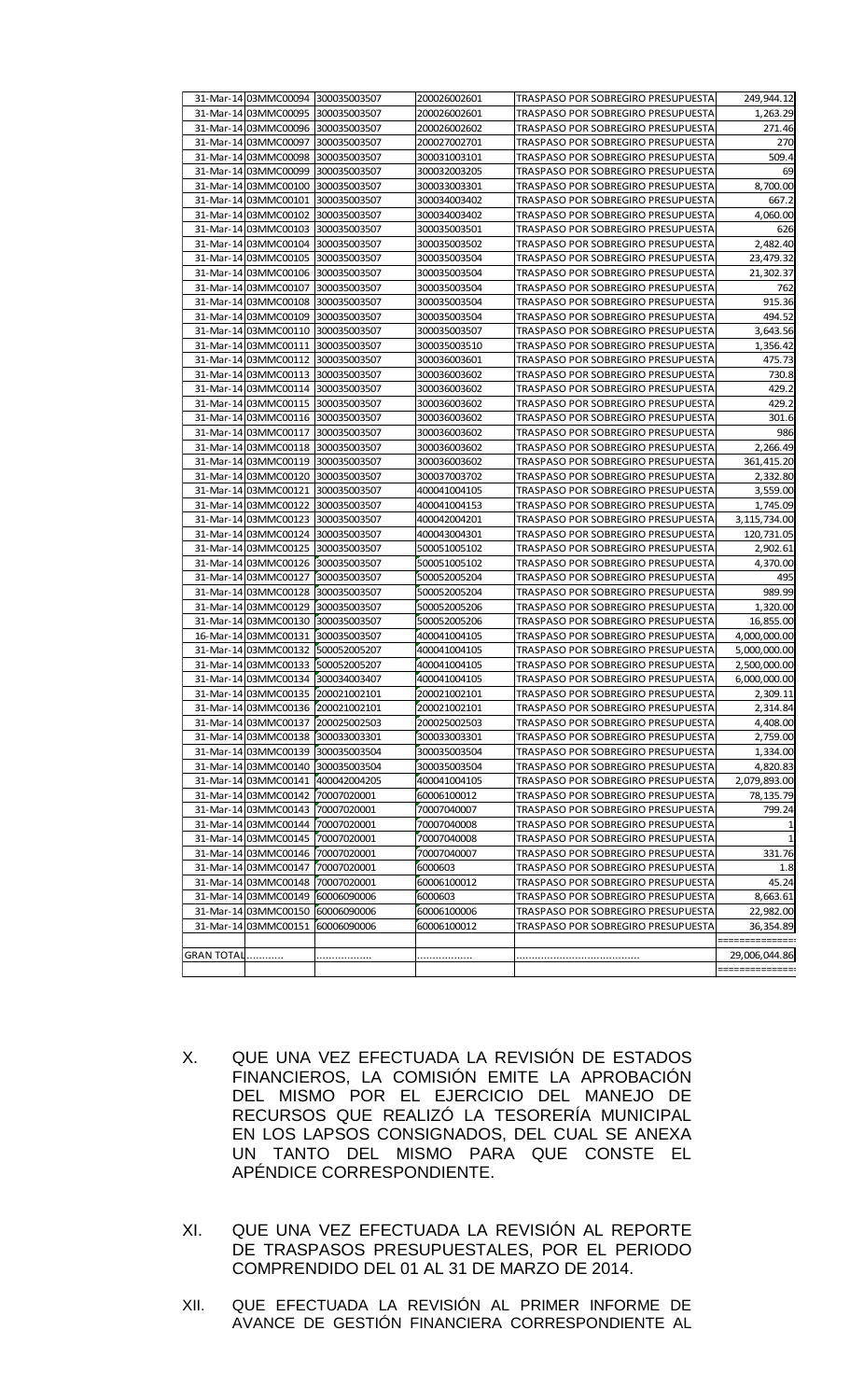#### PERIODO COMPRENDIDO DEL 15 DE FEBRERO AL 31 DE MARZO DEL MISMO AÑO, SE APERCIBE EL RESULTADO FINANCIERO OBTENIDO QUE ES EL SIGUIENTE:

| <b>CONCEPTO</b>                        | <b>ACUMULADO TRIMESTRAL</b> |                                         |                                        |  |  |
|----------------------------------------|-----------------------------|-----------------------------------------|----------------------------------------|--|--|
| <b>NOMBRE</b>                          | <b>REAL</b>                 | <b>PRESUPUESTO</b><br><b>PROGRAMADO</b> | <b>EFICIENCIA</b><br><b>TRIMESTRAL</b> |  |  |
|                                        |                             |                                         |                                        |  |  |
| <b>IMPUESTOS</b>                       | 30,023,179.50               | 3,016,383.64                            | 995.34%                                |  |  |
| <b>DERECHOS</b>                        | 5,199,847.10                | 5,789,215.00                            | 89.82%                                 |  |  |
| <b>PRODUCTOS</b>                       | 555,481.00                  | 690,097.26                              | 80.49%                                 |  |  |
| <b>APROVECHAMIENTOS</b>                | 808,702.00                  | 1,429,340.36                            | 56.58%                                 |  |  |
| <b>PARTICIPACIONES</b>                 | 40,823,401.83               | 26,210,135.51                           | 155.75%                                |  |  |
| <b>INGRESOS EXTRAORDINARIOS</b>        | 3,765,318.06                | 7,962,594.26                            | 47.29%                                 |  |  |
| FONDO PARA INVERSION PUBLICA           | 38,990,196.47               | 32,377,899.47                           | 120.42%                                |  |  |
|                                        | 120, 166, 125.96            | 77,475,665.50                           | 155.10%                                |  |  |
|                                        |                             |                                         |                                        |  |  |
| <b>SERVICIOS PERSONALES</b>            | 18, 195, 415.00             | 20,374,130.82                           | 89.31%                                 |  |  |
| MATERIALES Y SUMINISTROS               | 1,314,969.10                | 5,004,407.34                            | 26.28%                                 |  |  |
| <b>SERVICIOS GENERALES</b>             | 11,910,083.10               | 11,686,354.02                           | 101.91%                                |  |  |
| SUBSIDIOS, TRANSFERENCIAS Y AYUDAS     | 25,400,540.16               | 6,640,928.15                            | 382.48%                                |  |  |
| <b>BIENES MUEBLES E INMUEBLES</b>      | 51,417.20                   | 2,015,207.64                            | 2.55%                                  |  |  |
| <b>INVERSION PUBLICA</b>               | 0.00                        | 34,449,982.53                           | 0.00%                                  |  |  |
| DEUDA PUBL., PASIVO CIRCULANTE Y OTROS | 0.00                        | 1,534,528.84                            | 0.00%                                  |  |  |
|                                        | 56,872,424.56               | 81,705,539.34                           | 69.61%                                 |  |  |
|                                        |                             |                                         |                                        |  |  |
| <b>SECTOR SALUD</b>                    | 1,260,602.87                | 2,111,688.66                            | 59.70%                                 |  |  |
| DESARROLLO URBANO                      | 339,263.49                  | 515,244.28                              | 65.85%                                 |  |  |
| SERVICIOS MUNICIPALES                  | 9,237,045.68                | 5,799,709.49                            | 159.27%                                |  |  |
| <b>ECOLOGIA</b>                        | 302,894.27                  | 381,685.66                              | 79.36%                                 |  |  |
| <b>EDUCACION</b>                       | 2,294,308.45                | 4,023,380.58                            | 57.02%                                 |  |  |
| <b>SEGURIDAD PUBLICA</b>               | 9,078,625.96                | 13,459,801.32                           | 67.45%                                 |  |  |
| FORTALECIMIENTO DE LA HACIENDA PUBLICA | 24,373,671.70               | 3,775,890.22                            | 645.51%                                |  |  |
| <b>TRANSFERENCIAS ANUALES</b>          | 1,819,378.36                | 2,942,182.61                            | 61.84%                                 |  |  |
| <b>OBRA PUBLICA</b>                    | 1,021,169.86                | 37,218,240.55                           | 2.74%                                  |  |  |
| <b>GESTION MUNICIPAL</b>               | 5,789,932.42                | 9,738,888.09                            | 59.45%                                 |  |  |
| DESARROLLO ECONOMICO                   | 1,355,531.50                | 1,738,827.88                            | 77.96%                                 |  |  |
|                                        | 56,872,424.56               | 81,705,539.34                           | 69.61%                                 |  |  |

#### **DICTAMEN**

PRIMERO.- SE APRUEBEN LOS ESTADOS FINANCIEROS QUE COMPRENDE EL EJERCICIO DE LOS RECURSOS PÚBLICOS POR EL LAPSO COMPRENDIDO DEL 01 AL 31 DE MARZO DE 2014, MANIFESTANDO CON ELLO QUE DICHO ESTADO FINANCIERO MUESTRA UNA FORMA RAZONABLE DE LA ADMINISTRACIÓN DEL ERARIO PÚBLICO EJERCIDO.

SEGUNDO.- SE APRUEBEN CADA UNO DE LOS TRASPASOS PRESUPUESTALES, POR EL PERIODO COMPRENDIDO DEL 01 AL 31 DE MARZO DE 2014.

TERCERO.- SE APRUEBE EL PRIMER INFORME DE AVANCE DE GESTIÓN FINANCIERA DEL EJERCICIO 2014, POR EL PERIODO COMPRENDIDO DEL 15 DE FEBRERO AL 31 DE MARZO DE 2014.

CUARTO.- SE REMITA UNA COPIA A LA AUDITORÍA SUPERIOR DEL ESTADO DE PUEBLA.- ATENTAMENTE.- TEHUACAN, PUEBLA A 22 DE ABRIL DE 2014.- COMISIÓN DE PATRIMONIO Y HACIENDA PÚBLICA MUNICIPAL.- NORMA LILIANA FLORES MÉNDEZ.- PRESIDENTA.- JESUS AMADOR HERNÁNDEZ MARTÍNEZ.- MIEMBRO.- GLADYS GUADALUPE MARTÍNEZ GONZÁLEZ.- MIEMBRO.- AMBROSIO LINARES AMAYO.- MIEMBRO.- JUAN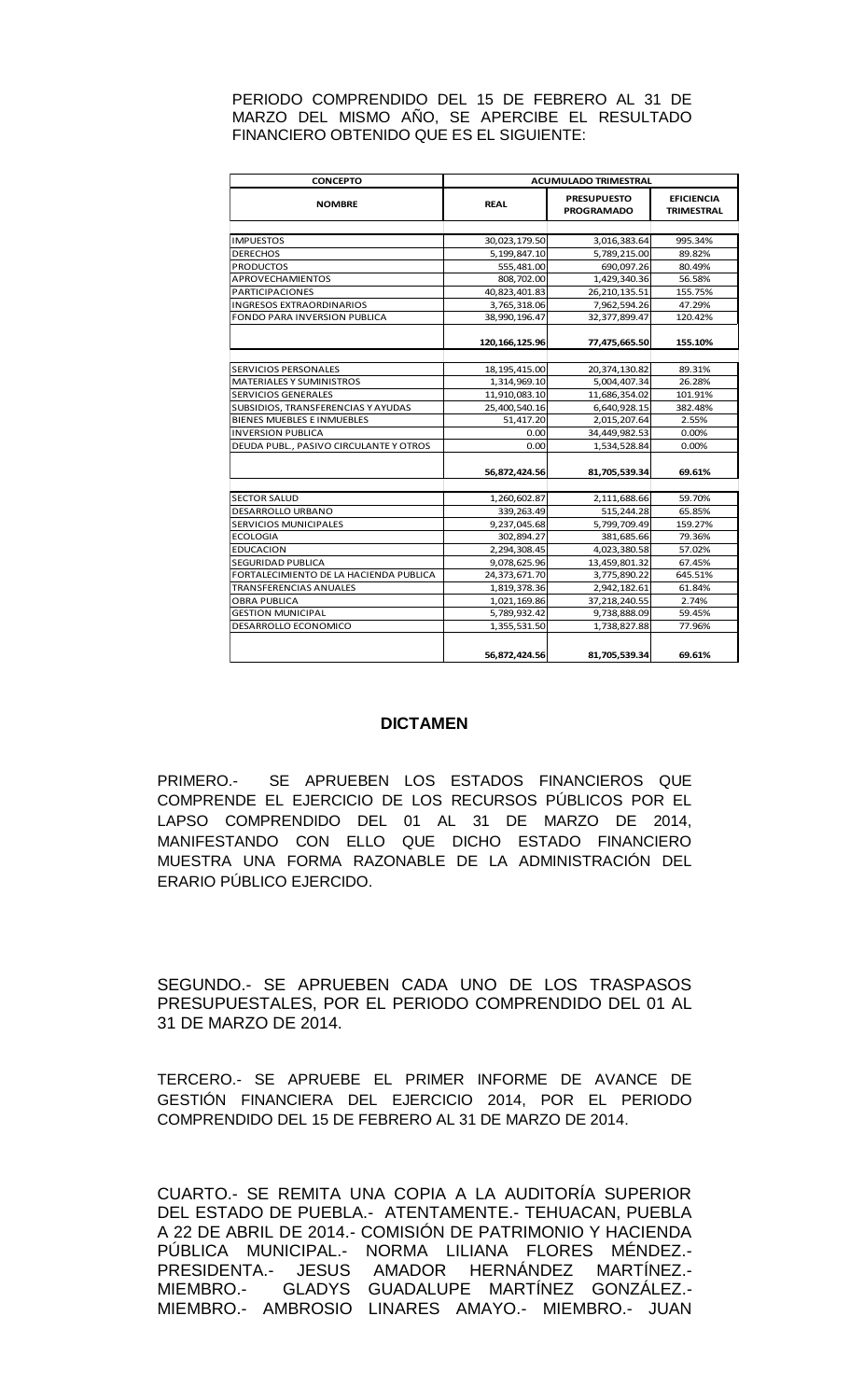ÁLVAREZ CAMPOS.- MIEMBRO.- ABRAHAM DAVID AGUILAR SÁNCHEZ.- MIEMBRO.- FIRMAS ILEGIBLES".

EL LIC. JOSÉ HONORIO PACHECO FLORES, SOLICITA AL HONORABLE CABILDO SE DECLARE UN RECESO Y SE REANUDE DICHA SESIÓN EN UN LAPSO DE HORA Y MEDIA, TODA VEZ QUE EN ESTE MOMENTO NO SE CUENTA CON LA INFORMACIÓN NECESARIA QUE SOLICITA EL REGIDOR ABRAHAM DAVID AGUILAR SÁNCHEZ.

### **EL CABILDO AUTORIZA SE SUSPENDA ESTA SESIÓN Y SE REANUDE EN HORA Y MEDIA.**

### **SIENDO LAS ONCE HORAS CON ONCE MINUTOS, SE REANUDA LA PRESENTE SESIÓN.**

SEÑORA PRESIDENTA MUNICIPAL, REGIDORES Y SINDICO MUNICIPAL, EN VOTACIÓN SE LES CONSULTA SI SE APRUEBA LA PROPUESTA PRESENTADA EN CUESTIÓN, LOS QUE ESTÉN POR LA AFIRMATIVA SÍRVANSE MANIFESTARLO LEVANTANDO LA MANO.

HABIÉNDOSE ANALIZADO AMPLIAMENTE EL CONTENIDO DEL DICTAMEN DE REFERENCIA, POR MAYORIA DE DIEZ VOTOS A FAVOR Y TRES ABSTENCIONES DE LOS REGIDORES PALOMA NOVELO ALDAZ, ABRAHAM DAVID AGUILAR SANCHEZ Y PIOQUINTO APOLINAR LEYVA, HACIENDO CONSTAR QUE LA REGIDORA DE SALUD MARTHA GARCIA DE LA CADENA ROMERO SE RETIRO POR UNA ENCOMIENDA POR PARTE DE LA SEÑORA PRESIDENTA, A LO CUAL NO FUE EMITIDO SU VOTO RESPECTIVO; POR PARTE DE LOS INTEGRANTES DEL HONORABLE CABILDO, EL SIGUIENTE DICTAMEN:

## **A C U E R D O**

**PRIMERO**.- SE APRUEBAN LOS ESTADOS FINANCIEROS QUE COMPRENDE EL EJERCICIO DE LOS RECURSOS PÚBLICOS POR EL LAPSO COMPRENDIDO DEL 01 AL 31 DE MARZO DE 2014, MANIFESTANDO CON ELLO QUE DICHO ESTADO FINANCIERO MUESTRA UNA FORMA RAZONABLE DE LA ADMINISTRACIÓN DEL ERARIO PÚBLICO EJERCIDO, MISMO QUE ARROJA LO SIGUIENTE:

|                                     |                  | ESTADO DE ORIGEN Y APLICACIÓN DE RECURSOS DEL 01 AL 31 DE MARZO DE 2014 |               |  |
|-------------------------------------|------------------|-------------------------------------------------------------------------|---------------|--|
| <b>ORIGEN DE RECURSOS</b>           |                  | APLICACIÓN DE RECURSOS                                                  |               |  |
| <b>IMPUESTOS</b>                    | 26,568,531.50    | <b>SERVICIOS PERSONALES</b>                                             | 12,052,287.00 |  |
| <b>DERECHOS</b>                     | 3,395,334.82     | <b>MATERIALES Y SUMINISTROS</b>                                         | 1,314,969.10  |  |
| <b>PRODUCTOS</b>                    | 374,193.00       | <b>SERVICIOS GENERALES</b>                                              | 7,558,105.31  |  |
| <b>IAPROVECHAMIENTOS</b>            | 674,210.00       | SUBSIDIOS, TRASFERENCIAS Y AYUDAS                                       | 22,658,016.80 |  |
| <b>PARTICIPACIONES</b>              | 23, 234, 295. 77 | BIENES MUEBLES E INMUEBLES                                              | 51,417.20     |  |
| <b>INGRESOS EXTRAORDINARIOS</b>     | 692,651.98       | INVERSIÓN PÚBLICA                                                       | 0.00          |  |
| FONDO PARA LA INVERSIÓN PÚBLICA     | 19,500,950.17    | DEUDA PÚBLICA PASIVO CIRCULANTE Y OTROS                                 | 0.00          |  |
| <b>ITOTAL DE ORIGEN DE RECURSOS</b> | 74,440,167.24    | TOTAL DE APLICACIÓN DE RECURSOS                                         | 43,634,795.41 |  |
|                                     |                  | REMANENTE DEL EJERCICIO                                                 | 30,805,371.83 |  |
|                                     |                  | <b>SUMAS IGUALES</b>                                                    | 74,440,167.24 |  |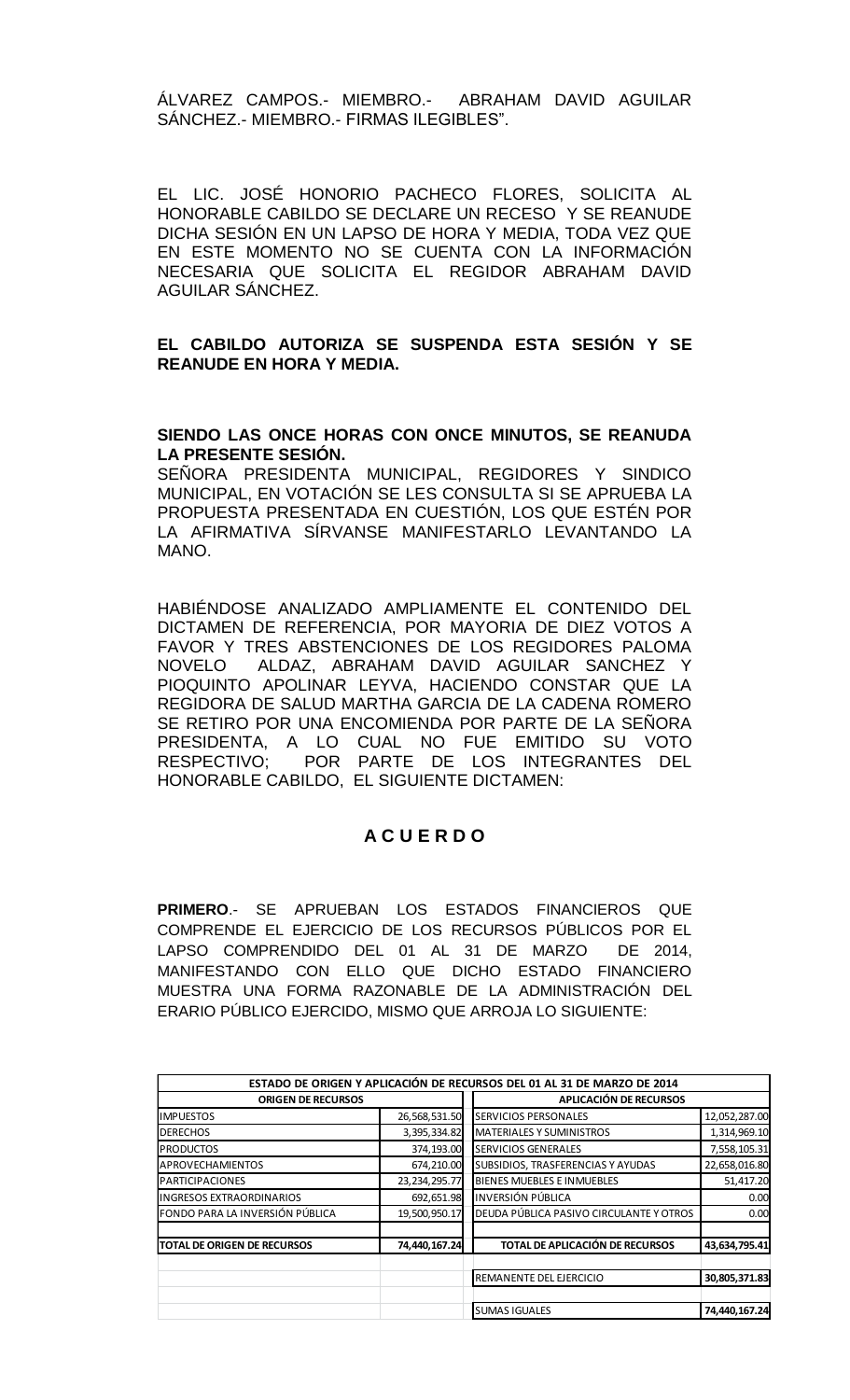## **SEGUNDO.-** SE APRUEBAN CADA UNO DE LOS TRASPASOS PRESUPUESTALES, POR EL PERIODO COMPRENDIDO DEL 01 AL 31 DE MARZO DE 2014, MISMOS QUE ARROJAN LO SIGUIENTE:

| Fecha | Número               | Cuenta Otorgante Cuenta Receptora |              | Concepto                                  | Cantidad    |
|-------|----------------------|-----------------------------------|--------------|-------------------------------------------|-------------|
|       |                      |                                   |              |                                           |             |
|       | 31-Mar-14 03MMC00001 | 300035003507                      | 100011001101 | TRASPASO POR SOBREGIRO PRESUPUESTA        | 346,882.55  |
|       | 31-Mar-14 03MMC00002 | 300035003507                      | 100011001101 | <b>TRASPASO POR SOBREGIRO PRESUPUESTA</b> | 69,620.75   |
|       | 31-Mar-14 03MMC00003 | 300035003507                      | 100011001104 | TRASPASO POR SOBREGIRO PRESUPUESTA        | 38,238.00   |
|       | 31-Mar-14 03MMC00004 | 300035003507                      | 100011001104 | <b>TRASPASO POR SOBREGIRO PRESUPUESTA</b> | 13,897.00   |
|       | 31-Mar-14 03MMC00005 | 300035003507                      | 100011001104 | <b>TRASPASO POR SOBREGIRO PRESUPUESTA</b> | 13,659.00   |
|       | 31-Mar-14 03MMC00006 | 300035003507                      | 100011001104 | <b>TRASPASO POR SOBREGIRO PRESUPUESTA</b> | 6,289.00    |
|       | 31-Mar-14 03MMC00007 | 300035003507                      | 100011001104 | TRASPASO POR SOBREGIRO PRESUPUESTA        | 11,877.00   |
|       | 31-Mar-14 03MMC00008 | 300035003507                      | 100011001104 | <b>TRASPASO POR SOBREGIRO PRESUPUESTA</b> | 27,652.00   |
|       | 31-Mar-14 03MMC00009 | 300035003507                      | 100011001104 | <b>TRASPASO POR SOBREGIRO PRESUPUESTA</b> | 10,881.00   |
|       | 31-Mar-14 03MMC00010 | 300035003507                      | 100011001104 | TRASPASO POR SOBREGIRO PRESUPUESTA        | 5,618.00    |
|       | 31-Mar-14 03MMC00011 | 300035003507                      | 100011001104 | <b>TRASPASO POR SOBREGIRO PRESUPUESTA</b> | 28,488.00   |
|       | 31-Mar-14 03MMC00012 | 300035003507                      | 100011001104 | <b>TRASPASO POR SOBREGIRO PRESUPUESTA</b> | 16,505.00   |
|       | 31-Mar-14 03MMC00013 | 300035003507                      | 100011001104 | <b>TRASPASO POR SOBREGIRO PRESUPUESTA</b> | 597,489.00  |
|       | 31-Mar-14 03MMC00014 | 300035003507                      | 100011001104 | <b>TRASPASO POR SOBREGIRO PRESUPUESTA</b> | 194,474.00  |
|       | 31-Mar-14 03MMC00015 | 300035003507                      | 100011001104 | <b>TRASPASO POR SOBREGIRO PRESUPUESTA</b> | 23,072.00   |
|       | 31-Mar-14 03MMC00016 | 300035003507                      | 100011001104 | TRASPASO POR SOBREGIRO PRESUPUESTA        | 104,837.00  |
|       | 31-Mar-14 03MMC00017 | 300035003507                      | 100011001104 | TRASPASO POR SOBREGIRO PRESUPUESTA        | 191,685.00  |
|       | 31-Mar-14 03MMC00018 | 300035003507                      | 100011001104 | TRASPASO POR SOBREGIRO PRESUPUESTA        | 8,662.00    |
|       | 31-Mar-14 03MMC00019 | 300035003507                      | 100011001104 | TRASPASO POR SOBREGIRO PRESUPUESTA        | 5,847.45    |
|       | 31-Mar-14 03MMC00020 | 300035003507                      | 100011001104 | TRASPASO POR SOBREGIRO PRESUPUESTA        | 153,766.00  |
|       | 31-Mar-14 03MMC00021 | 300035003507                      | 100011001104 | TRASPASO POR SOBREGIRO PRESUPUESTA        | 83,884.00   |
|       | 31-Mar-14 03MMC00022 | 300035003507                      | 100011001104 | TRASPASO POR SOBREGIRO PRESUPUESTA        | 52,331.00   |
|       | 31-Mar-14 03MMC00023 | 300035003507                      | 100011001104 | TRASPASO POR SOBREGIRO PRESUPUESTA        | 97,300.25   |
|       | 31-Mar-14 03MMC00024 | 300035003507                      | 100011001104 | TRASPASO POR SOBREGIRO PRESUPUESTA        | 142, 104.00 |
|       | 31-Mar-14 03MMC00025 | 300035003507                      | 100011001106 | <b>TRASPASO POR SOBREGIRO PRESUPUESTA</b> | 184,292.00  |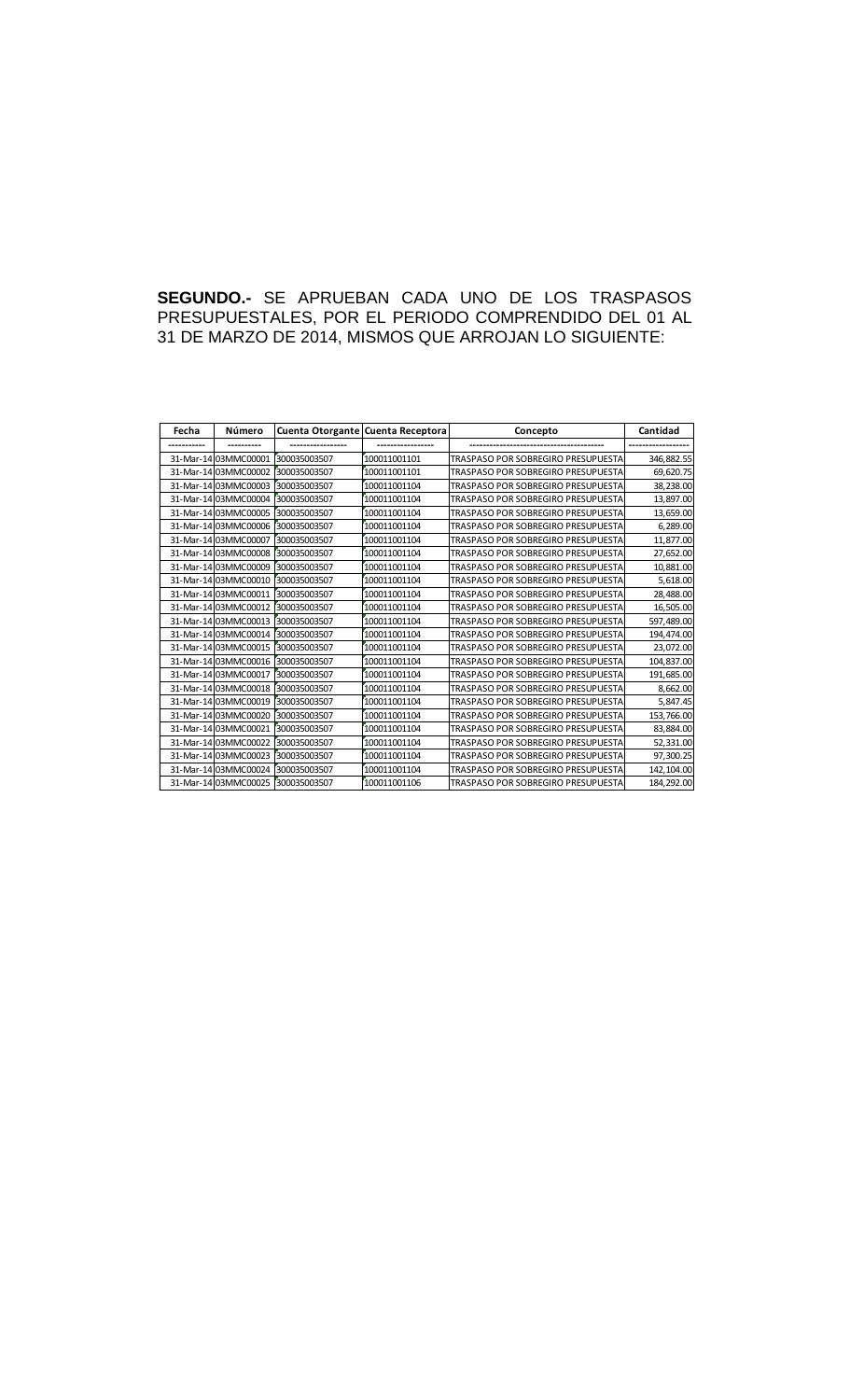| 31-Mar-14 03MMC00026 300035003507 |              | 100011001106 | TRASPASO POR SOBREGIRO PRESUPUESTA | 53,955.00    |
|-----------------------------------|--------------|--------------|------------------------------------|--------------|
| 31-Mar-14 03MMC00027              | 300035003507 | 100011001106 | TRASPASO POR SOBREGIRO PRESUPUESTA | 38,047.00    |
| 31-Mar-14 03MMC00028              | 300035003507 | 100011001106 | TRASPASO POR SOBREGIRO PRESUPUESTA | 52,885.00    |
| 31-Mar-14 03MMC00029              | 300035003507 | 100011001106 | TRASPASO POR SOBREGIRO PRESUPUESTA | 19,198.00    |
| 31-Mar-14 03MMC00030              | 300035003507 | 100011001106 | TRASPASO POR SOBREGIRO PRESUPUESTA | 20,003.00    |
| 31-Mar-14 03MMC00031              | 300035003507 | 100011001106 | TRASPASO POR SOBREGIRO PRESUPUESTA | 20,874.00    |
| 31-Mar-14 03MMC00032              | 300035003507 | 200021002101 | TRASPASO POR SOBREGIRO PRESUPUESTA | 4,313.75     |
| 31-Mar-14 03MMC00033              | 300035003507 | 100011001106 | TRASPASO POR SOBREGIRO PRESUPUESTA | 48,229.00    |
| 31-Mar-14 03MMC00034              | 300035003507 | 100011001106 | TRASPASO POR SOBREGIRO PRESUPUESTA | 22,188.00    |
| 31-Mar-14 03MMC00035              | 300035003507 | 100011001106 | TRASPASO POR SOBREGIRO PRESUPUESTA | 37,484.00    |
| 31-Mar-14 03MMC00036 300035003507 |              | 100011001106 | TRASPASO POR SOBREGIRO PRESUPUESTA | 5,892.00     |
| 31-Mar-14 03MMC00037              | 300035003507 | 100011001106 | TRASPASO POR SOBREGIRO PRESUPUESTA | 11,302.00    |
| 31-Mar-14 03MMC00038              | 300035003507 | 100011001106 | TRASPASO POR SOBREGIRO PRESUPUESTA | 110,626.00   |
| 31-Mar-14 03MMC00039              | 300035003507 | 100011001106 | TRASPASO POR SOBREGIRO PRESUPUESTA | 32,357.00    |
| 31-Mar-14 03MMC00040              | 300035003507 | 100011001106 | TRASPASO POR SOBREGIRO PRESUPUESTA | 137,297.00   |
| 31-Mar-14 03MMC00041              | 300035003507 | 100011001106 | TRASPASO POR SOBREGIRO PRESUPUESTA | 15,021.00    |
| 31-Mar-14 03MMC00042              | 300035003507 | 100011001106 | TRASPASO POR SOBREGIRO PRESUPUESTA | 3,479.00     |
| 31-Mar-14 03MMC00043              | 300035003507 | 100011001106 | TRASPASO POR SOBREGIRO PRESUPUESTA | 5,961.00     |
| 31-Mar-14 03MMC00044              | 300035003507 | 100011001106 | TRASPASO POR SOBREGIRO PRESUPUESTA | 23,152.00    |
| 31-Mar-14 03MMC00045              | 300035003507 | 100011001106 | TRASPASO POR SOBREGIRO PRESUPUESTA | 20,322.00    |
| 31-Mar-14 03MMC00046              | 300035003507 | 100011001106 | TRASPASO POR SOBREGIRO PRESUPUESTA | 79,692.00    |
| 31-Mar-14 03MMC00047              | 300035003507 | 100011001106 | TRASPASO POR SOBREGIRO PRESUPUESTA | 61,110.00    |
| 31-Mar-14 03MMC00048              | 300035003507 | 100011001106 | TRASPASO POR SOBREGIRO PRESUPUESTA | 161,923.00   |
| 31-Mar-14 03MMC00049              | 300035003507 | 100011001104 | TRASPASO POR SOBREGIRO PRESUPUESTA | 1,480,878.00 |
| 31-Mar-14 03MMC00050              | 300035003507 | 100011001104 | TRASPASO POR SOBREGIRO PRESUPUESTA | 8,662.00     |
| 31-Mar-14 03MMC00051              | 300035003507 | 100011001106 | TRASPASO POR SOBREGIRO PRESUPUESTA | 4,313.75     |
| 31-Mar-14 03MMC00052              | 300035003507 | 100012001201 | TRASPASO POR SOBREGIRO PRESUPUESTA | 5,170.00     |
| 31-Mar-14 03MMC00053              | 300035003507 | 100012001201 | TRASPASO POR SOBREGIRO PRESUPUESTA | 2,800.00     |
| 31-Mar-14 03MMC00054              | 300035003507 | 100012001201 | TRASPASO POR SOBREGIRO PRESUPUESTA | 275          |
| 31-Mar-14 03MMC00055              | 300035003507 | 100012001201 | TRASPASO POR SOBREGIRO PRESUPUESTA | 815          |
| 31-Mar-14 03MMC00056              | 300035003507 | 100012001201 | TRASPASO POR SOBREGIRO PRESUPUESTA | 5,045.00     |
| 31-Mar-14 03MMC00057              | 300035003507 | 100012001201 | TRASPASO POR SOBREGIRO PRESUPUESTA | 1,745.00     |
| 31-Mar-14 03MMC00058              | 300035003507 | 100012001201 | TRASPASO POR SOBREGIRO PRESUPUESTA | 1,390.00     |
| 31-Mar-14 03MMC00059              | 300035003507 | 100012001201 | TRASPASO POR SOBREGIRO PRESUPUESTA | 2,400.00     |
| 31-Mar-14 03MMC00060              | 300035003507 | 100012001201 | TRASPASO POR SOBREGIRO PRESUPUESTA | 735          |
| 31-Mar-14 03MMC00061              | 300035003507 | 100012001201 | TRASPASO POR SOBREGIRO PRESUPUESTA | 1,230.00     |
| 31-Mar-14 03MMC00062              | 300035003507 | 100012001201 | TRASPASO POR SOBREGIRO PRESUPUESTA | 315          |
| 31-Mar-14 03MMC00063              | 300035003507 | 100012001202 | TRASPASO POR SOBREGIRO PRESUPUESTA | 28,195.00    |
| 31-Mar-14 03MMC00064              | 300035003507 | 100012001202 | TRASPASO POR SOBREGIRO PRESUPUESTA | 14,915.00    |
| 31-Mar-14 03MMC00065 300035003507 |              | 100012001202 | TRASPASO POR SOBREGIRO PRESUPUESTA | 147,678.00   |
| 31-Mar-14 03MMC00066 300035003507 |              | 100012001202 | TRASPASO POR SOBREGIRO PRESUPUESTA | 4,526.00     |
| 31-Mar-14 03MMC00067              | 300035003507 | 100012001202 | TRASPASO POR SOBREGIRO PRESUPUESTA | 4,550.00     |
| 31-Mar-14 03MMC00068              | 300035003507 | 100012001202 | TRASPASO POR SOBREGIRO PRESUPUESTA | 23,991.00    |
| 31-Mar-14 03MMC00069              | 300035003507 | 100012001202 | TRASPASO POR SOBREGIRO PRESUPUESTA | 9,065.00     |
| 31-Mar-14 03MMC00070              | 300035003507 | 100012001202 | TRASPASO POR SOBREGIRO PRESUPUESTA | 8,464.00     |
| 31-Mar-14 03MMC00071              | 300035003507 | 100012001202 | TRASPASO POR SOBREGIRO PRESUPUESTA | 2,241.00     |
| 31-Mar-14 03MMC00072              | 300035003507 | 100012001202 | TRASPASO POR SOBREGIRO PRESUPUESTA | 2,309.11     |
| 31-Mar-14 03MMC00073              | 300035003507 | 100012001202 | TRASPASO POR SOBREGIRO PRESUPUESTA | 2,314.84     |
| 31-Mar-14 03MMC00074              | 300035003507 | 100012001202 | TRASPASO POR SOBREGIRO PRESUPUESTA | 573.72       |
| 31-Mar-14 03MMC00075              | 300035003507 | 200021002103 | TRASPASO POR SOBREGIRO PRESUPUESTA | 348.95       |
| 31-Mar-14 03MMC00076 300035003507 |              | 200021002103 | TRASPASO POR SOBREGIRO PRESUPUESTA | 2,519.98     |
| 31-Mar-14 03MMC00077              | 300035003507 | 200021002103 | TRASPASO POR SOBREGIRO PRESUPUESTA | 341.04       |
| 31-Mar-14 03MMC00078              | 300035003507 | 200021002103 | TRASPASO POR SOBREGIRO PRESUPUESTA | 2,088.00     |
| 31-Mar-14 03MMC00079              | 300035003507 | 200021002105 | TRASPASO POR SOBREGIRO PRESUPUESTA | 1,056.18     |
| 31-Mar-14 03MMC00080              | 300035003507 | 200021002105 | TRASPASO POR SOBREGIRO PRESUPUESTA | 2,033.87     |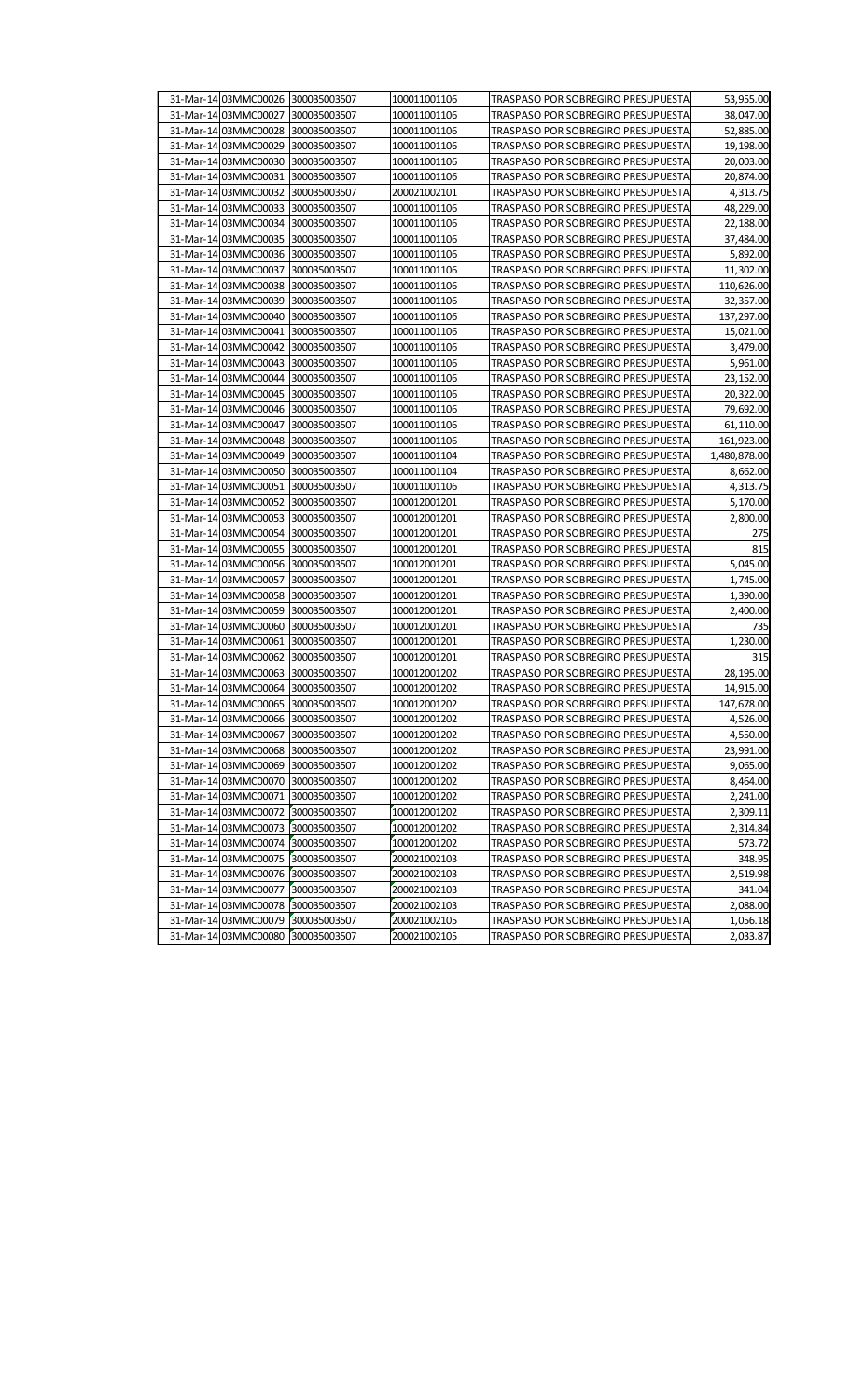| 31-Mar-14 03MMC00081 300035003507 |              | 200021002105 | TRASPASO POR SOBREGIRO PRESUPUESTA        | 217.55       |
|-----------------------------------|--------------|--------------|-------------------------------------------|--------------|
| 31-Mar-14 03MMC00082              | 300035003507 | 200021002105 | TRASPASO POR SOBREGIRO PRESUPUESTA        | 25,309.62    |
| 31-Mar-14 03MMC00083 300035003507 |              | 200021002105 | TRASPASO POR SOBREGIRO PRESUPUESTA        | 80.43        |
| 31-Mar-14 03MMC00084              | 300035003507 | 200021002105 | TRASPASO POR SOBREGIRO PRESUPUESTA        | 507          |
| 31-Mar-14 03MMC00085              | 300035003507 | 200021002105 | <b>TRASPASO POR SOBREGIRO PRESUPUESTA</b> | 1,176.90     |
| 31-Mar-14 03MMC00086              | 300035003507 | 200021002105 | TRASPASO POR SOBREGIRO PRESUPUESTA        | 2,392.37     |
| 31-Mar-14 03MMC00087              | 300035003507 | 200022002201 | TRASPASO POR SOBREGIRO PRESUPUESTA        | 455          |
| 31-Mar-14 03MMC00088              | 300035003507 | 200023002302 | TRASPASO POR SOBREGIRO PRESUPUESTA        | 15,620.62    |
| 31-Mar-14 03MMC00089              | 300035003507 | 200023002302 | TRASPASO POR SOBREGIRO PRESUPUESTA        | 14,216.77    |
| 31-Mar-14 03MMC00090              | 300035003507 | 200023002302 | TRASPASO POR SOBREGIRO PRESUPUESTA        | 53,802.84    |
| 31-Mar-14 03MMC00091              | 300035003507 | 200025002503 | TRASPASO POR SOBREGIRO PRESUPUESTA        | 325          |
| 31-Mar-14 03MMC00092              | 300035003507 | 200025002503 | TRASPASO POR SOBREGIRO PRESUPUESTA        | 201.4        |
| 31-Mar-14 03MMC00093 300035003507 |              | 200025002503 | TRASPASO POR SOBREGIRO PRESUPUESTA        | 52.88        |
| 31-Mar-14 03MMC00094              | 300035003507 | 200026002601 | TRASPASO POR SOBREGIRO PRESUPUESTA        | 249,944.12   |
| 31-Mar-14 03MMC00095              | 300035003507 | 200026002601 | TRASPASO POR SOBREGIRO PRESUPUESTA        | 1,263.29     |
| 31-Mar-14 03MMC00096              | 300035003507 | 200026002602 | TRASPASO POR SOBREGIRO PRESUPUESTA        | 271.46       |
| 31-Mar-14 03MMC00097              | 300035003507 | 200027002701 | TRASPASO POR SOBREGIRO PRESUPUESTA        | 270          |
| 31-Mar-14 03MMC00098              | 300035003507 | 300031003101 | TRASPASO POR SOBREGIRO PRESUPUESTA        | 509.4        |
| 31-Mar-14 03MMC00099              | 300035003507 | 300032003205 | TRASPASO POR SOBREGIRO PRESUPUESTA        | 69           |
| 31-Mar-14 03MMC00100              | 300035003507 | 300033003301 | TRASPASO POR SOBREGIRO PRESUPUESTA        | 8,700.00     |
| 31-Mar-14 03MMC00101              | 300035003507 | 300034003402 | TRASPASO POR SOBREGIRO PRESUPUESTA        | 667.2        |
| 31-Mar-14 03MMC00102              | 300035003507 | 300034003402 | TRASPASO POR SOBREGIRO PRESUPUESTA        | 4,060.00     |
| 31-Mar-14 03MMC00103              | 300035003507 | 300035003501 | TRASPASO POR SOBREGIRO PRESUPUESTA        | 626          |
| 31-Mar-14 03MMC00104              | 300035003507 | 300035003502 | TRASPASO POR SOBREGIRO PRESUPUESTA        | 2,482.40     |
| 31-Mar-14 03MMC00105              | 300035003507 | 300035003504 | TRASPASO POR SOBREGIRO PRESUPUESTA        | 23,479.32    |
| 31-Mar-14 03MMC00106              | 300035003507 | 300035003504 | TRASPASO POR SOBREGIRO PRESUPUESTA        | 21,302.37    |
| 31-Mar-14 03MMC00107              | 300035003507 | 300035003504 | TRASPASO POR SOBREGIRO PRESUPUESTA        | 762          |
| 31-Mar-14 03MMC00108              | 300035003507 | 300035003504 | TRASPASO POR SOBREGIRO PRESUPUESTA        | 915.36       |
| 31-Mar-14 03MMC00109              | 300035003507 | 300035003504 | TRASPASO POR SOBREGIRO PRESUPUESTA        | 494.52       |
| 31-Mar-14 03MMC00110              | 300035003507 | 300035003507 | TRASPASO POR SOBREGIRO PRESUPUESTA        | 3,643.56     |
| 31-Mar-14 03MMC00111              | 300035003507 | 300035003510 | TRASPASO POR SOBREGIRO PRESUPUESTA        | 1,356.42     |
| 31-Mar-14 03MMC00112              | 300035003507 | 300036003601 | TRASPASO POR SOBREGIRO PRESUPUESTA        | 475.73       |
| 31-Mar-14 03MMC00113              | 300035003507 | 300036003602 | TRASPASO POR SOBREGIRO PRESUPUESTA        | 730.8        |
| 31-Mar-14 03MMC00114              | 300035003507 | 300036003602 | TRASPASO POR SOBREGIRO PRESUPUESTA        | 429.2        |
| 31-Mar-14 03MMC00115              | 300035003507 | 300036003602 | TRASPASO POR SOBREGIRO PRESUPUESTA        | 429.2        |
| 31-Mar-14 03MMC00116              | 300035003507 | 300036003602 | TRASPASO POR SOBREGIRO PRESUPUESTA        | 301.6        |
| 31-Mar-14 03MMC00117              | 300035003507 | 300036003602 | TRASPASO POR SOBREGIRO PRESUPUESTA        | 986          |
| 31-Mar-14 03MMC00118 300035003507 |              | 300036003602 | TRASPASO POR SOBREGIRO PRESUPUESTA        | 2,266.49     |
| 31-Mar-14 03MMC00119 300035003507 |              | 300036003602 | TRASPASO POR SOBREGIRO PRESUPUESTA        | 361,415.20   |
| 31-Mar-14 03MMC00120 300035003507 |              | 300037003702 | TRASPASO POR SOBREGIRO PRESUPUESTA        | 2,332.80     |
| 31-Mar-14 03MMC00121 300035003507 |              | 400041004105 | TRASPASO POR SOBREGIRO PRESUPUESTA        | 3,559.00     |
| 31-Mar-14 03MMC00122              | 300035003507 | 400041004153 | TRASPASO POR SOBREGIRO PRESUPUESTA        | 1,745.09     |
| 31-Mar-14 03MMC00123 300035003507 |              | 400042004201 | TRASPASO POR SOBREGIRO PRESUPUESTA        | 3,115,734.00 |
| 31-Mar-14 03MMC00124 300035003507 |              | 400043004301 | TRASPASO POR SOBREGIRO PRESUPUESTA        | 120,731.05   |
| 31-Mar-14 03MMC00125 300035003507 |              | 500051005102 | TRASPASO POR SOBREGIRO PRESUPUESTA        | 2,902.61     |
| 31-Mar-14 03MMC00126 300035003507 |              | 500051005102 | TRASPASO POR SOBREGIRO PRESUPUESTA        | 4,370.00     |
| 31-Mar-14 03MMC00127 300035003507 |              | 500052005204 | TRASPASO POR SOBREGIRO PRESUPUESTA        | 495          |
| 31-Mar-14 03MMC00128              | 300035003507 | 500052005204 | TRASPASO POR SOBREGIRO PRESUPUESTA        | 989.99       |
| 31-Mar-14 03MMC00129              | 300035003507 | 500052005206 | TRASPASO POR SOBREGIRO PRESUPUESTA        | 1,320.00     |
| 31-Mar-14 03MMC00130              | 300035003507 | 500052005206 | TRASPASO POR SOBREGIRO PRESUPUESTA        | 16,855.00    |
| 16-Mar-14 03MMC00131              | 300035003507 | 400041004105 | TRASPASO POR SOBREGIRO PRESUPUESTA        | 4,000,000.00 |
| 31-Mar-14 03MMC00132 500052005207 |              | 400041004105 | TRASPASO POR SOBREGIRO PRESUPUESTA        | 5,000,000.00 |
| 31-Mar-14 03MMC00133 500052005207 |              | 400041004105 | TRASPASO POR SOBREGIRO PRESUPUESTA        | 2,500,000.00 |
| 31-Mar-14 03MMC00134 300034003407 |              | 400041004105 | TRASPASO POR SOBREGIRO PRESUPUESTA        | 6,000,000.00 |
| 31-Mar-14 03MMC00135 200021002101 |              | 200021002101 | TRASPASO POR SOBREGIRO PRESUPUESTA        | 2,309.11     |

|            | 31-Mar-14 03MMC00136 200021002101 |              | 200021002101 | <b>TRASPASO POR SOBREGIRO PRESUPUESTA</b> | 2,314.84      |
|------------|-----------------------------------|--------------|--------------|-------------------------------------------|---------------|
|            | 31-Mar-14 03MMC00137              | 200025002503 | 200025002503 | <b>TRASPASO POR SOBREGIRO PRESUPUESTA</b> | 4,408.00      |
|            | 31-Mar-14 03MMC00138              | 300033003301 | 300033003301 | <b>TRASPASO POR SOBREGIRO PRESUPUESTA</b> | 2,759.00      |
|            | 31-Mar-14 03MMC00139              | 300035003504 | 300035003504 | TRASPASO POR SOBREGIRO PRESUPUESTA        | 1,334.00      |
|            | 31-Mar-14 03MMC00140              | 300035003504 | 300035003504 | TRASPASO POR SOBREGIRO PRESUPUESTA        | 4,820.83      |
|            | 31-Mar-14 03MMC00141              | 400042004205 | 400041004105 | <b>TRASPASO POR SOBREGIRO PRESUPUESTA</b> | 2,079,893.00  |
|            | 31-Mar-14 03MMC00142              | 70007020001  | 60006100012  | TRASPASO POR SOBREGIRO PRESUPUESTA        | 78,135.79     |
|            | 31-Mar-14 03MMC00143              | 70007020001  | 70007040007  | <b>TRASPASO POR SOBREGIRO PRESUPUESTA</b> | 799.24        |
|            | 31-Mar-14 03MMC00144              | 70007020001  | 70007040008  | TRASPASO POR SOBREGIRO PRESUPUESTA        |               |
|            | 31-Mar-14 03MMC00145              | 70007020001  | 70007040008  | <b>TRASPASO POR SOBREGIRO PRESUPUESTA</b> |               |
|            | 31-Mar-14 03MMC00146              | 70007020001  | 70007040007  | <b>TRASPASO POR SOBREGIRO PRESUPUESTA</b> | 331.76        |
|            | 31-Mar-14 03MMC00147              | 70007020001  | 6000603      | TRASPASO POR SOBREGIRO PRESUPUESTA        | 1.8           |
|            | 31-Mar-14 03MMC00148              | 70007020001  | 60006100012  | <b>TRASPASO POR SOBREGIRO PRESUPUESTA</b> | 45.24         |
|            | 31-Mar-14 03MMC00149              | 60006090006  | 6000603      | <b>TRASPASO POR SOBREGIRO PRESUPUESTA</b> | 8,663.61      |
|            | 31-Mar-14 03MMC00150              | 60006090006  | 60006100006  | TRASPASO POR SOBREGIRO PRESUPUESTA        | 22,982.00     |
|            | 31-Mar-14 03MMC00151              | 60006090006  | 60006100012  | <b>TRASPASO POR SOBREGIRO PRESUPUESTA</b> | 36,354.89     |
|            |                                   |              |              |                                           |               |
| GRAN TOTAL |                                   | .            | .            |                                           | 29,006,044.86 |
|            |                                   |              |              |                                           |               |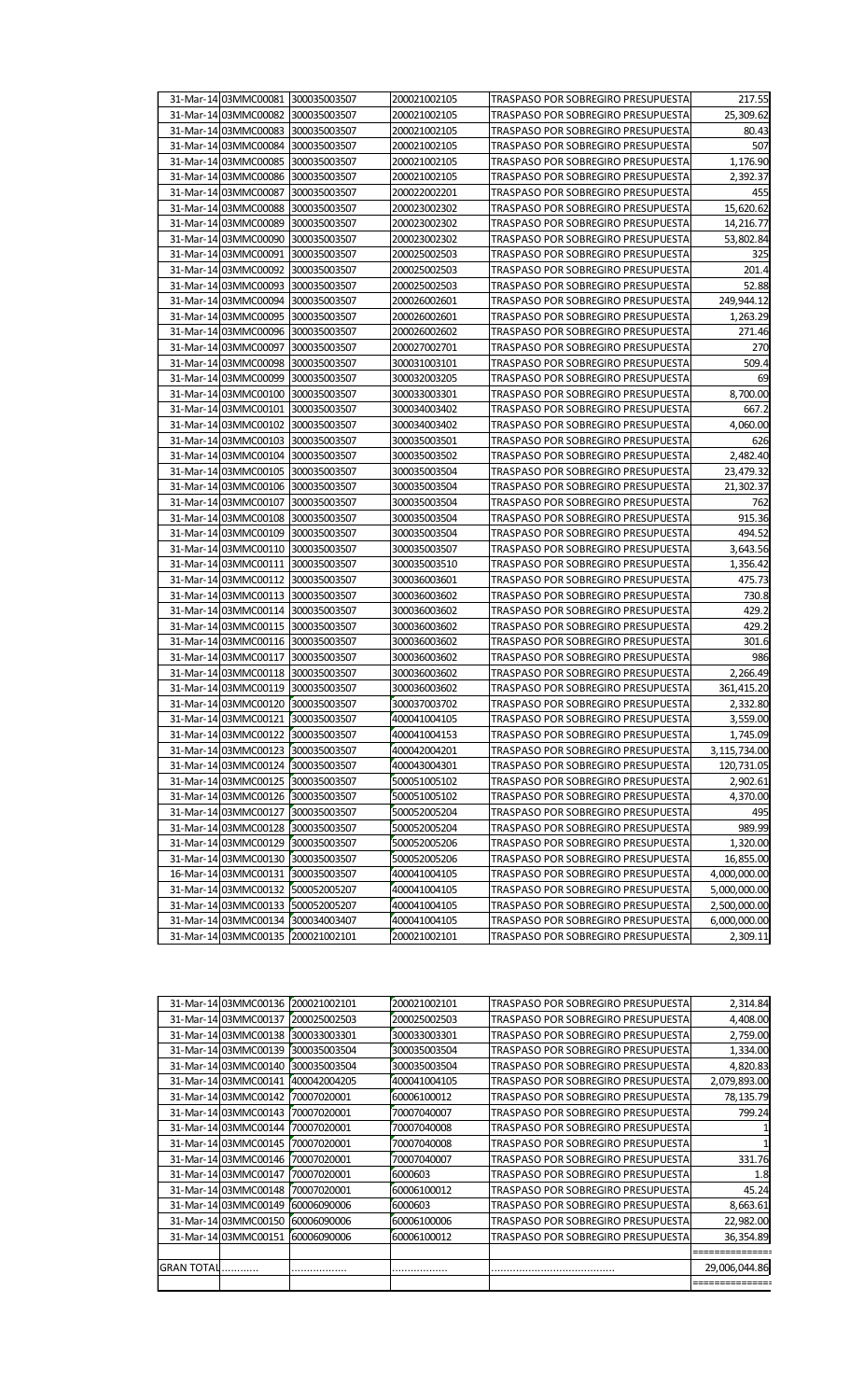**TERCERO.-** SE APRUEBA EL PRIMER INFORME DE AVANCE DE GESTIÓN FINANCIERA DEL EJERCICIO 2014, POR EL PERIODO COMPRENDIDO DEL 15 DE FEBRERO AL 31 DE MARZO DE 2014, MISMO QUE ARROJA LO SIGUIENTE:

| <b>CONCEPTO</b>                        | <b>ACUMULADO TRIMESTRAL</b> |                                         |                                        |  |  |
|----------------------------------------|-----------------------------|-----------------------------------------|----------------------------------------|--|--|
| <b>NOMBRE</b>                          | <b>REAL</b>                 | <b>PRESUPUESTO</b><br><b>PROGRAMADO</b> | <b>EFICIENCIA</b><br><b>TRIMESTRAL</b> |  |  |
|                                        |                             |                                         |                                        |  |  |
| <b>IMPUESTOS</b>                       | 30,023,179.50               | 3,016,383.64                            | 995.34%                                |  |  |
| <b>DERECHOS</b>                        | 5,199,847.10                | 5,789,215.00                            | 89.82%                                 |  |  |
| <b>PRODUCTOS</b>                       | 555,481.00                  | 690.097.26                              | 80.49%                                 |  |  |
| APROVECHAMIENTOS                       | 808,702.00                  | 1,429,340.36                            | 56.58%                                 |  |  |
| <b>PARTICIPACIONES</b>                 | 40,823,401.83               | 26,210,135.51                           | 155.75%                                |  |  |
| <b>INGRESOS EXTRAORDINARIOS</b>        | 3,765,318.06                | 7,962,594.26                            | 47.29%                                 |  |  |
| <b>FONDO PARA INVERSION PUBLICA</b>    | 38,990,196.47               | 32,377,899.47                           | 120.42%                                |  |  |
|                                        | 120, 166, 125.96            | 77,475,665.50                           | 155.10%                                |  |  |
|                                        |                             |                                         |                                        |  |  |
| SERVICIOS PERSONALES                   | 18, 195, 415.00             | 20,374,130.82                           | 89.31%                                 |  |  |
| <b>MATERIALES Y SUMINISTROS</b>        | 1,314,969.10                | 5,004,407.34                            | 26.28%                                 |  |  |
| <b>SERVICIOS GENERALES</b>             | 11,910,083.10               | 11,686,354.02                           | 101.91%                                |  |  |
| SUBSIDIOS, TRANSFERENCIAS Y AYUDAS     | 25,400,540.16               | 6,640,928.15                            | 382.48%                                |  |  |
| <b>BIENES MUEBLES E INMUEBLES</b>      | 51,417.20                   | 2,015,207.64                            | 2.55%                                  |  |  |
| <b>INVERSION PUBLICA</b>               | 0.00                        | 34,449,982.53                           | 0.00%                                  |  |  |
| DEUDA PUBL., PASIVO CIRCULANTE Y OTROS | 0.00                        | 1,534,528.84                            | $0.00\%$                               |  |  |
|                                        | 56,872,424.56               | 81,705,539.34                           | 69.61%                                 |  |  |
| <b>SECTOR SALUD</b>                    | 1,260,602.87                | 2,111,688.66                            | 59.70%                                 |  |  |
| DESARROLLO URBANO                      | 339,263.49                  | 515,244.28                              | 65.85%                                 |  |  |
| <b>SERVICIOS MUNICIPALES</b>           | 9,237,045.68                | 5,799,709.49                            | 159.27%                                |  |  |
| <b>ECOLOGIA</b>                        | 302.894.27                  | 381,685.66                              | 79.36%                                 |  |  |
| <b>EDUCACION</b>                       | 2,294,308.45                | 4,023,380.58                            | 57.02%                                 |  |  |
| <b>SEGURIDAD PUBLICA</b>               | 9,078,625.96                | 13,459,801.32                           | 67.45%                                 |  |  |
| FORTALECIMIENTO DE LA HACIENDA PUBLICA | 24,373,671.70               | 3,775,890.22                            | 645.51%                                |  |  |
| <b>TRANSFERENCIAS ANUALES</b>          | 1,819,378.36                | 2,942,182.61                            | 61.84%                                 |  |  |
| <b>OBRA PUBLICA</b>                    | 1,021,169.86                | 37,218,240.55                           | 2.74%                                  |  |  |
| <b>GESTION MUNICIPAL</b>               | 5,789,932.42                | 9,738,888.09                            | 59.45%                                 |  |  |
| DESARROLLO ECONOMICO                   | 1,355,531.50                | 1,738,827.88                            | 77.96%                                 |  |  |
|                                        | 56,872,424.56               | 81,705,539.34                           | 69.61%                                 |  |  |

**CUARTO.-** SE REMITA UNA COPIA A LA AUDITORÍA SUPERIOR DEL ESTADO DE PUEBLA.

LO ANTERIOR CON FUNDAMENTO EN LOS DISPOSITIVOS LEGALES INVOCADOS EN EL DICTAMEN DE REFERENCIA.

EL LIC. JOSÉ HONORIO PACHECO FLORES, MANIFIESTA AL CABILDO QUE EN RELACIÓN AL PUNTO CONTENIDO EN EL ORDEN DEL DÍA, RELATIVO AL ANÁLISIS, DISCUSIÓN Y EN SU CASO APROBACIÓN DE LA TERNA PARA OCUPAR EL CARGO DE JUEZ MUNICIPAL PENAL, JUEZ MUNICIPAL CIVIL Y JUEZ DE PAZ, NO SERÁ TRATADO EN ESTA SESIÓN, TODA VEZ QUE SE ENCUENTRA EN ESTUDIO DICHO ASUNTO.

#### **EL CABILDO SE DA POR ENTERADO.**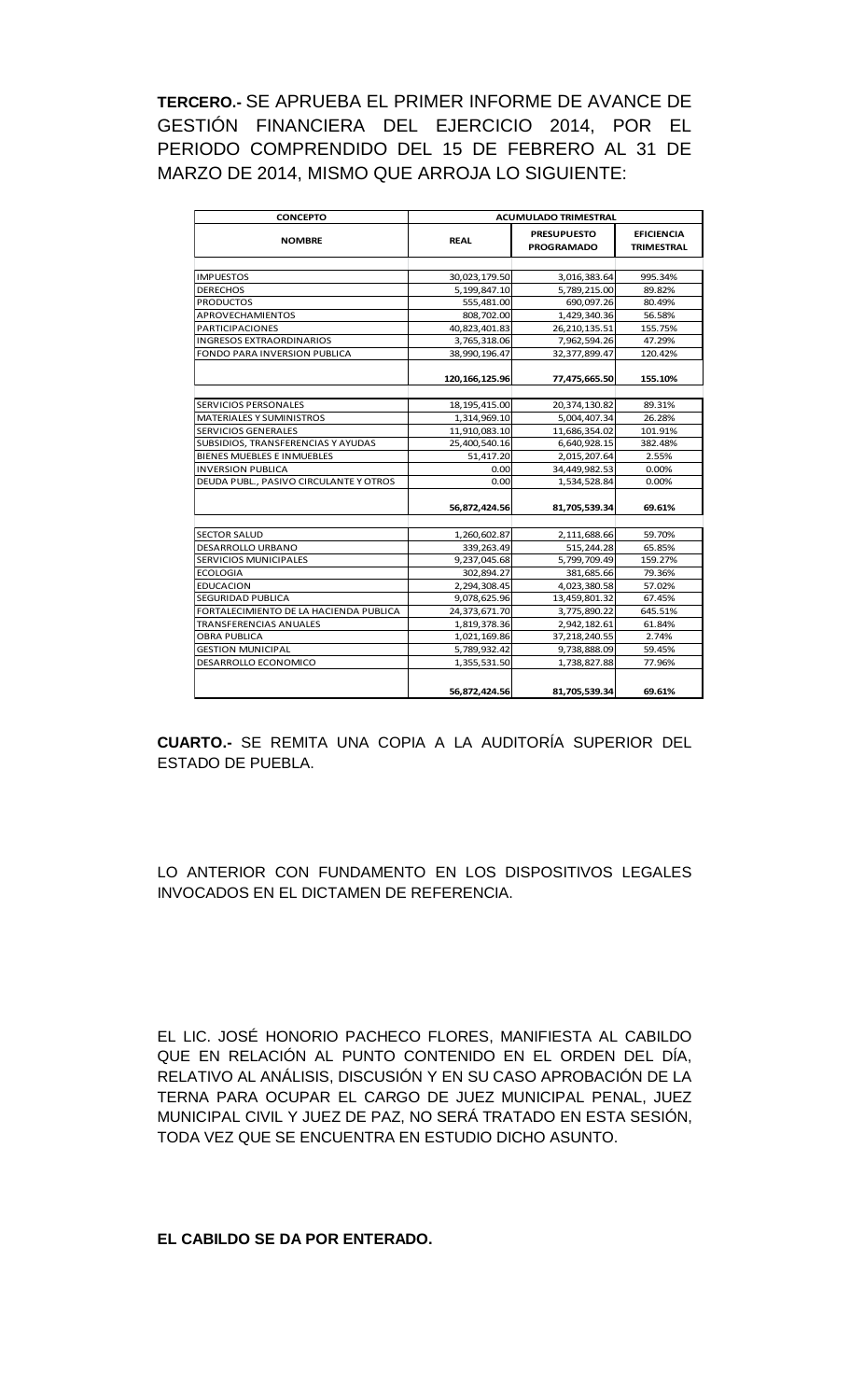NO HABIÉNDO ASUNTO QUE TRATAR SE DA POR TERMINADA LA PRESENTE SESIÓN DE CABILDO, SIENDO LAS DOCE HORAS DEL DÍA VEINTITRES DE ABRIL DEL AÑO DOS MIL CATORCE, PROCEDIENDOSE A LEVANTAR LA PRESENTE ACTA QUE FIRMAN LOS QUE EN ELLA INTERVINIERON.- DOY FE.-----------

**SECRETARIO DEL H. AYUNTAMIENTO**

**LIC. JOSÉ HONORIO PACHECO FLORES.**

| C. ERNESTINA FERNÁNDEZ MÉNDEZ                        |
|------------------------------------------------------|
| C. ABRAHAM DAVID AGUILAR SANCHEZ __________________  |
| <b>C. NORMA LILIANA FLORES MENDEZ</b>                |
| <b>C. JUAN ALVAREZ CAMPOS</b>                        |
| C. PIOQUINTO APOLINAR LEYVA                          |
| C. JESUS AMADOR HERNANDEZ MARTINEZ                   |
| C. CLAUDIA OROZCO LOPEZ                              |
| C. MARTHA GARCIA DE LA CADENA ROMERO COMISIÓN        |
| C. GLADYS GUADALUPE MARTINEZ GONZALEZ_______________ |
| C. PALOMA NOVELO ALDAZ                               |